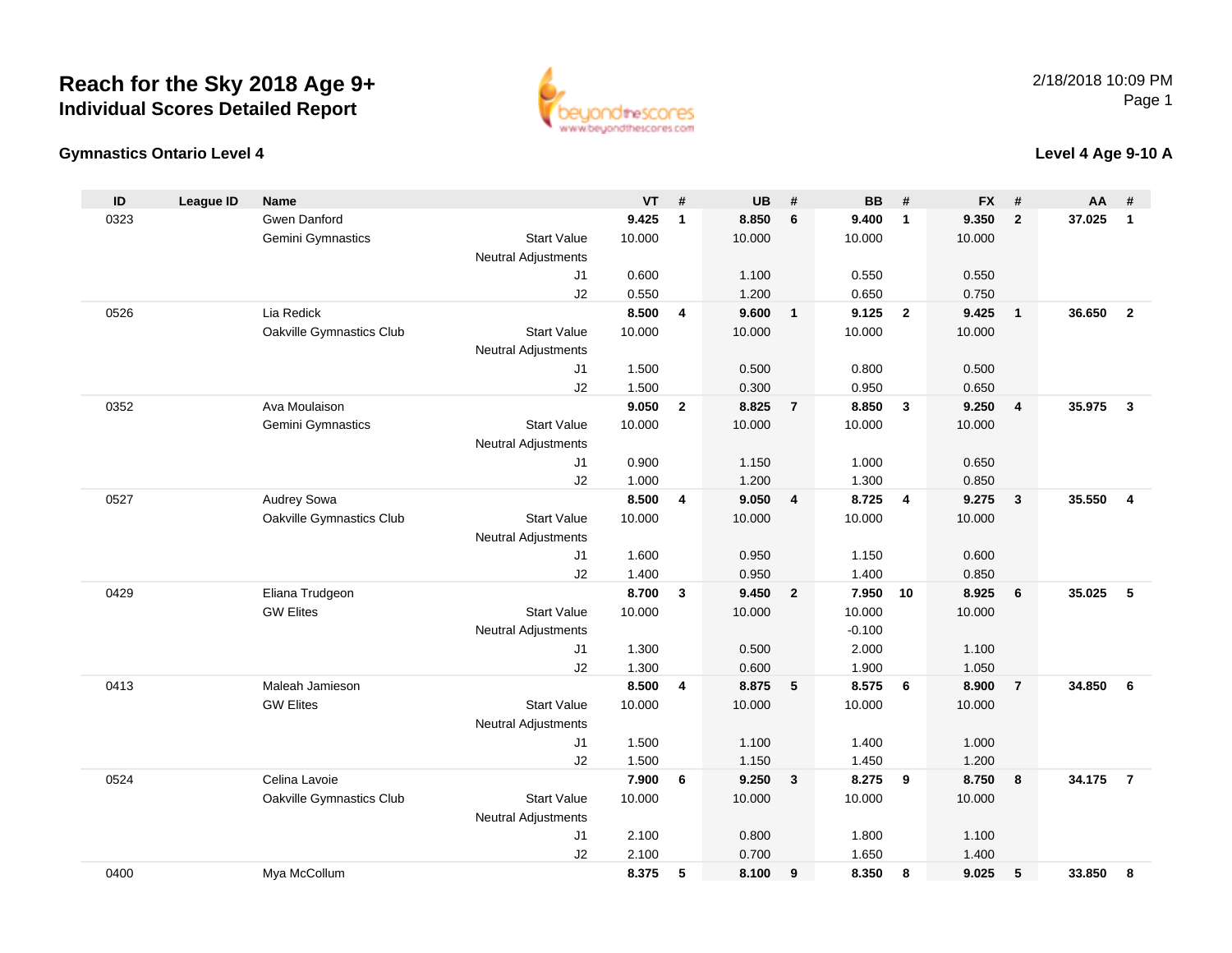

|      | <b>Grand River Gymmies</b> | Start Value                | 10.000  |                | 10.000  | 10.000 | 10.000                  |     |        |     |
|------|----------------------------|----------------------------|---------|----------------|---------|--------|-------------------------|-----|--------|-----|
|      |                            | <b>Neutral Adjustments</b> |         |                |         |        |                         |     |        |     |
|      |                            | J1                         | 1.650   |                | 2.000   | 1.500  | 0.850                   |     |        |     |
|      |                            | J2                         | 1.600   |                | 1.800   | 1.800  | 1.100                   |     |        |     |
| 0421 | Vanessa Nenonen            |                            | 7.500   | $\overline{7}$ | 8.375 8 | 8.650  | 8.925<br>5              | - 6 | 33.450 | - 9 |
|      | <b>GW Elites</b>           | <b>Start Value</b>         | 10.000  |                | 10.000  | 10.000 | 10.000                  |     |        |     |
|      |                            | <b>Neutral Adjustments</b> |         |                |         |        |                         |     |        |     |
|      |                            | J1                         | 2.700   |                | 1.550   | 1.200  | 1.100                   |     |        |     |
|      |                            | J2                         | 2.300   |                | 1.700   | 1.500  | 1.050                   |     |        |     |
| 0402 | Leah Setzkorn              |                            | 7.450 8 |                | 8.850 6 | 8.375  | 8.450<br>$\overline{7}$ | - 9 | 33.125 | 10  |
|      | <b>Grand River Gymmies</b> | <b>Start Value</b>         | 10.000  |                | 10.000  | 10.000 | 10.000                  |     |        |     |
|      |                            | <b>Neutral Adjustments</b> |         |                |         |        |                         |     |        |     |
|      |                            | J1                         | 2.700   |                | 1.200   | 1.600  | 1.450                   |     |        |     |
|      |                            | J2                         | 2.400   |                | 1.100   | 1.650  | 1.650                   |     |        |     |

#### **Gymnastics Ontario Level 4**

#### **Level 4 Age 9-10 B**

| ID   | League ID | <b>Name</b>                |                            | <b>VT</b> | - #            | <b>UB</b> | #              | <b>BB</b> | #              | <b>FX</b> | #              | <b>AA</b> | #                       |
|------|-----------|----------------------------|----------------------------|-----------|----------------|-----------|----------------|-----------|----------------|-----------|----------------|-----------|-------------------------|
| 0365 |           | Lily Sorrento              |                            | 9.050     | 3              | 9.450     | $\overline{2}$ | 9.250     | $\overline{2}$ | 9.425     | $\mathbf{1}$   | 37.175    | 1                       |
|      |           | Gemini Gymnastics          | <b>Start Value</b>         | 10.000    |                | 10.000    |                | 10.000    |                | 10.000    |                |           |                         |
|      |           |                            | Neutral Adjustments        |           |                |           |                |           |                |           |                |           |                         |
|      |           |                            | J1                         | 1.000     |                | 0.500     |                | 0.700     |                | 0.650     |                |           |                         |
|      |           |                            | J <sub>2</sub>             | 0.900     |                | 0.600     |                | 0.800     |                | 0.500     |                |           |                         |
| 0425 |           | Olivia Sladek              |                            | 9.100     | $\mathbf{2}$   | 9.400     | $\mathbf{3}$   | 9.100     | 4              | 9.250     | -5             | 36.850    | $\overline{2}$          |
|      |           | <b>GW Elites</b>           | <b>Start Value</b>         | 10.000    |                | 10.000    |                | 10.000    |                | 10.000    |                |           |                         |
|      |           |                            | Neutral Adjustments        |           |                |           |                |           |                |           |                |           |                         |
|      |           |                            | J1                         | 1.000     |                | 0.550     |                | 0.900     |                | 0.650     |                |           |                         |
|      |           |                            | J2                         | 0.800     |                | 0.650     |                | 0.900     |                | 0.850     |                |           |                         |
| 0403 |           | Isabelle Setzkorn          |                            | 8.750     | 5              | 8.800     | - 6            | 9.150     | -3             | 9.400     | $\overline{2}$ | 36.100    | 3                       |
|      |           | <b>Grand River Gymmies</b> | <b>Start Value</b>         | 10.000    |                | 10.000    |                | 10.000    |                | 10.000    |                |           |                         |
|      |           |                            | Neutral Adjustments        |           |                |           |                |           |                |           |                |           |                         |
|      |           |                            | J1                         | 1.300     |                | 1.100     |                | 0.700     |                | 0.600     |                |           |                         |
|      |           |                            | J2                         | 1.200     |                | 1.300     |                | 1.000     |                | 0.600     |                |           |                         |
| 0249 |           | Keira Nguyen               |                            | 9.250     | 1              | 9.300     | $\overline{4}$ | 8.200     | 10             | 8.950     | 8              | 35.700    | $\overline{\mathbf{4}}$ |
|      |           | Adrenaline Gymnastics      | <b>Start Value</b>         | 10.000    |                | 10.000    |                | 10.000    |                | 10.000    |                |           |                         |
|      |           |                            | <b>Neutral Adjustments</b> |           |                |           |                | $-0.100$  |                |           |                |           |                         |
|      |           |                            | J <sub>1</sub>             | 0.850     |                | 0.750     |                | 1.700     |                | 0.900     |                |           |                         |
|      |           |                            | J2                         | 0.650     |                | 0.650     |                | 1.700     |                | 1.200     |                |           |                         |
| 0653 |           | Nadira Mardan              |                            | 8.600     | $\overline{7}$ | 8.200     | 8              | 9.525     | -1             | 9.300     | $\overline{4}$ | 35.625    | 5                       |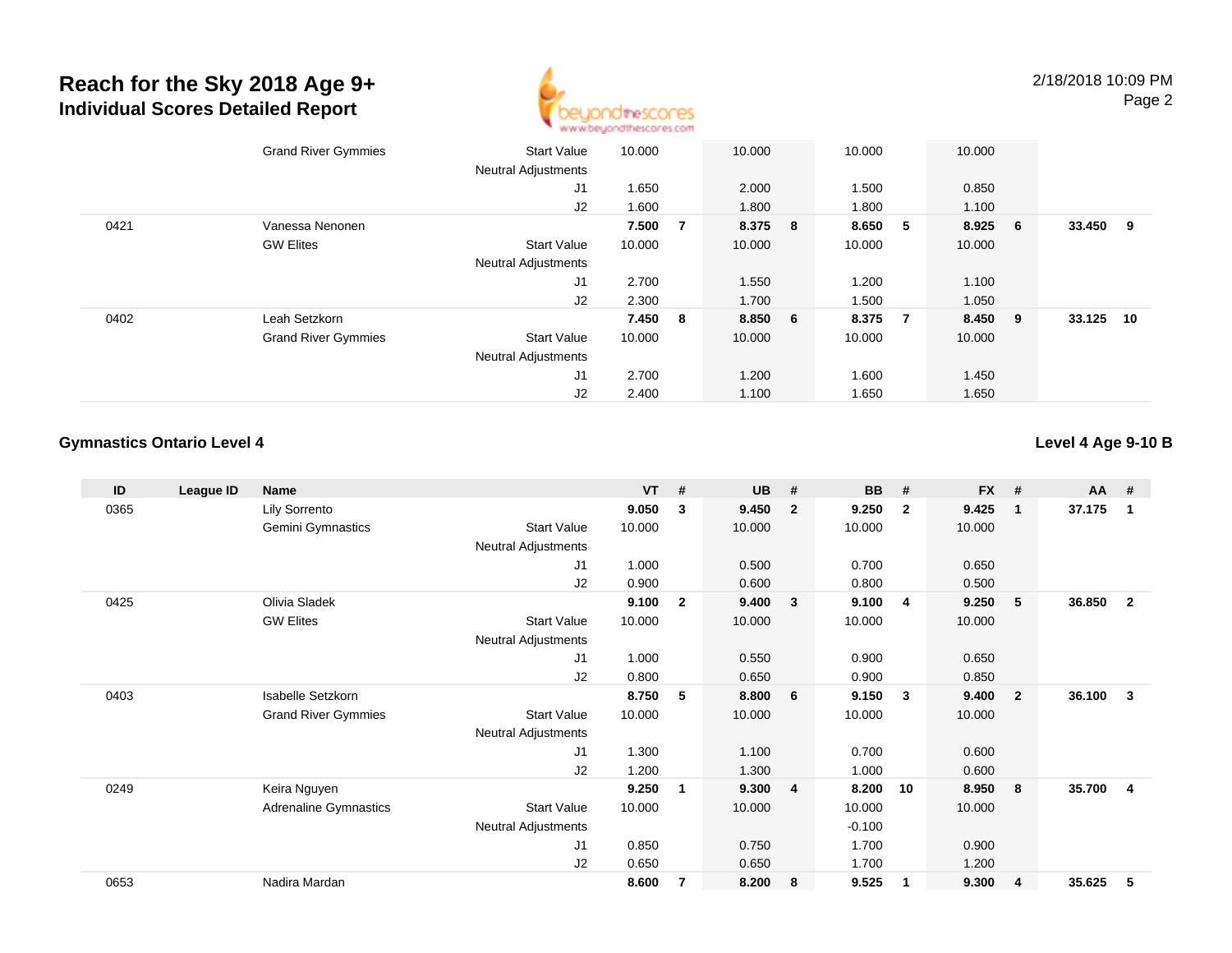

|      | <b>Toronto Premier Gym Club</b>             | <b>Start Value</b><br><b>Neutral Adjustments</b> | 10.000 |                | 10.000 |                | 10.000 |                | 10.000 |              |        |                |
|------|---------------------------------------------|--------------------------------------------------|--------|----------------|--------|----------------|--------|----------------|--------|--------------|--------|----------------|
|      |                                             | J1                                               | 1.300  |                | 1.700  |                | 0.450  |                | 0.650  |              |        |                |
|      |                                             | J2                                               | 1.500  |                | 1.900  |                | 0.500  |                | 0.750  |              |        |                |
| 0525 | Lauren MacDiarmid                           |                                                  | 8.550  | 8              | 9.475  | $\mathbf{1}$   | 8.400  | 9              | 9.050  | -7           | 35.475 | 6              |
|      | Oakville Gymnastics Club                    | <b>Start Value</b>                               | 10.000 |                | 10.000 |                | 10.000 |                | 10.000 |              |        |                |
|      |                                             | <b>Neutral Adjustments</b>                       |        |                |        |                |        |                |        |              |        |                |
|      |                                             | J1                                               | 1.550  |                | 0.550  |                | 1.450  |                | 0.850  |              |        |                |
|      |                                             | J2                                               | 1.350  |                | 0.500  |                | 1.750  |                | 1.050  |              |        |                |
| 0376 |                                             |                                                  | 8.600  | $\overline{7}$ | 8.800  | 6              | 8.775  | 5              | 9.150  | 6            | 35.325 | $\overline{7}$ |
|      | Delilah Kaytar<br><b>Glendon Gymnastics</b> | <b>Start Value</b>                               | 10.000 |                | 10.000 |                | 10.000 |                | 10.000 |              |        |                |
|      |                                             |                                                  |        |                |        |                |        |                |        |              |        |                |
|      |                                             | <b>Neutral Adjustments</b>                       |        |                |        |                |        |                |        |              |        |                |
|      |                                             | J1                                               | 1.300  |                | 1.100  |                | 1.200  |                | 0.800  |              |        |                |
|      |                                             | J2                                               | 1.500  |                | 1.300  |                | 1.250  |                | 0.900  |              |        |                |
| 0541 | Lara Jane Del Greco                         |                                                  | 8.700  | 6              | 9.150  | 5              | 8.750  | 6              | 8.600  | 10           | 35.200 | 8              |
|      | Scarborough Gym Elites                      | <b>Start Value</b>                               | 10.000 |                | 10.000 |                | 10.000 |                | 10.000 |              |        |                |
|      |                                             | <b>Neutral Adjustments</b>                       |        |                |        |                |        |                |        |              |        |                |
|      |                                             | J1                                               | 1.200  |                | 0.850  |                | 1.100  |                | 1.300  |              |        |                |
|      |                                             | J2                                               | 1.400  |                | 0.850  |                | 1.400  |                | 1.500  |              |        |                |
| 0378 | Anabel Rajapakkse                           |                                                  | 8.400  | 9              | 8.650  | $\overline{7}$ | 8.700  | 8              | 9.325  | $\mathbf{3}$ | 35.075 | 9              |
|      | <b>Glendon Gymnastics</b>                   | <b>Start Value</b>                               | 10.000 |                | 10.000 |                | 10.000 |                | 10.000 |              |        |                |
|      |                                             | <b>Neutral Adjustments</b>                       |        |                |        |                |        |                |        |              |        |                |
|      |                                             | J1                                               | 1.500  |                | 1.400  |                | 1.200  |                | 0.650  |              |        |                |
|      |                                             | J2                                               | 1.700  |                | 1.300  |                | 1.400  |                | 0.700  |              |        |                |
| 0305 | Leah Lukacs                                 |                                                  | 8.850  | 4              | 8.800  | 6              | 8.725  | $\overline{7}$ | 8.650  | 9            | 35.025 | 10             |
|      | <b>Evolution Gymnastics Aurora</b>          | <b>Start Value</b>                               | 10.000 |                | 10.000 |                | 10.000 |                | 10.000 |              |        |                |
|      |                                             | <b>Neutral Adjustments</b>                       |        |                |        |                |        |                |        |              |        |                |
|      |                                             | J1                                               | 1.100  |                | 1.200  |                | 1.200  |                | 1.250  |              |        |                |
|      |                                             | J2                                               | 1.200  |                | 1.200  |                | 1.350  |                | 1.450  |              |        |                |

#### **Gymnastics Ontario Level 4**

**Level 4 Age 9-10 C**

| ID   | League ID | Name              |                            | <b>VT</b> | # | <b>UB</b> | # | <b>BB</b> | - # | $FX$ # |     | AA.    | - # |
|------|-----------|-------------------|----------------------------|-----------|---|-----------|---|-----------|-----|--------|-----|--------|-----|
| 0320 |           | Téa Cortez        |                            | 9.075     |   | 9.625     |   | 9.450     |     | 9.650  |     | 37.800 |     |
|      |           | Gemini Gymnastics | <b>Start Value</b>         | 10.000    |   | 10.000    |   | 10.000    |     | 10.000 |     |        |     |
|      |           |                   | <b>Neutral Adjustments</b> |           |   |           |   |           |     |        |     |        |     |
|      |           |                   | J1.                        | 1.000     |   | 0.350     |   | 0.600     |     | 0.400  |     |        |     |
|      |           |                   | J2                         | 0.850     |   | 0.400     |   | 0.500     |     | 0.300  |     |        |     |
| 0303 |           | Marisa Lansing    |                            | 9.300     |   | 8.950     |   | 9.125     | 3   | 8.950  | - 6 | 36.325 | - 2 |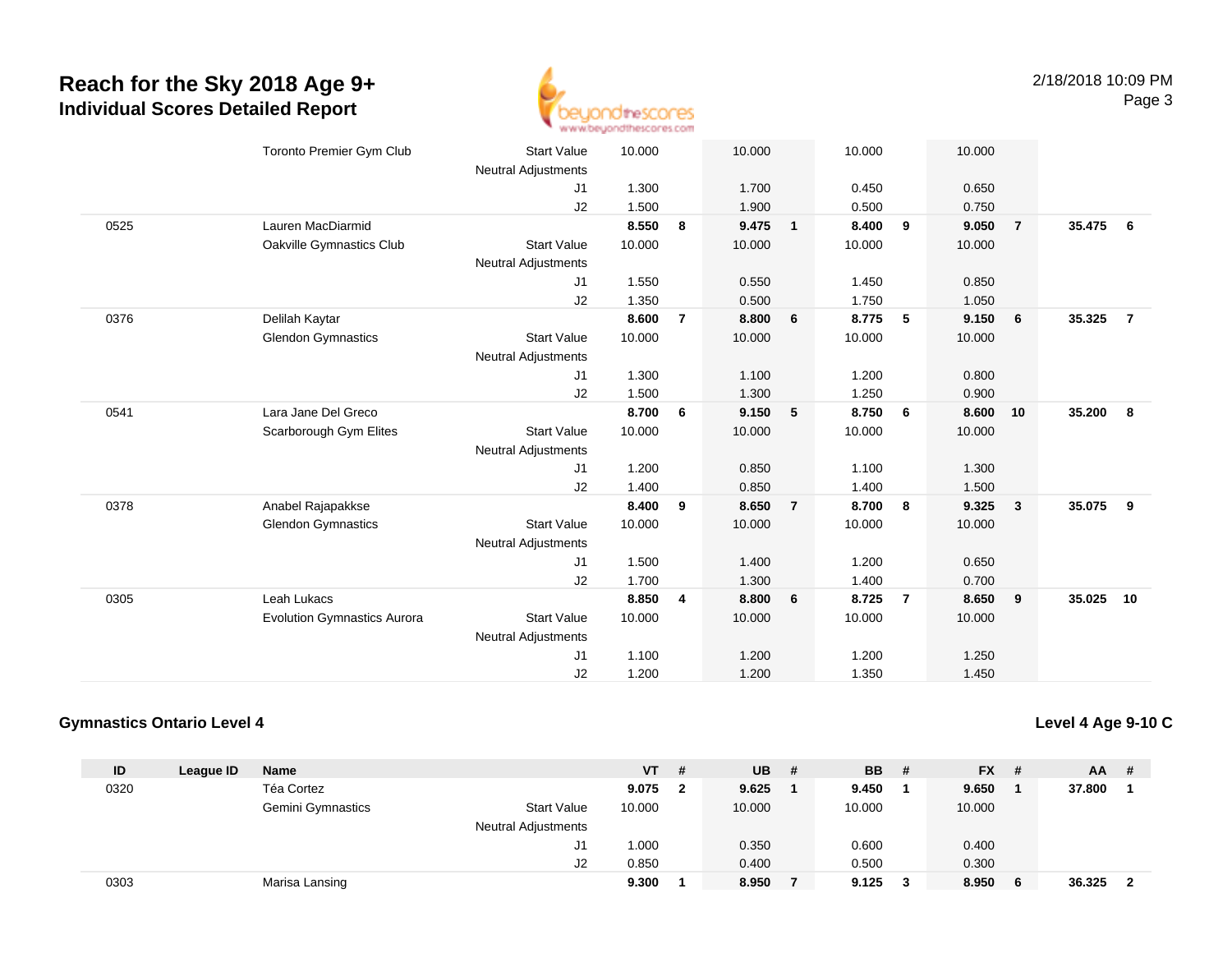

|      | <b>Evolution Gymnastics Aurora</b> | <b>Start Value</b><br><b>Neutral Adjustments</b> | 10.000         |                | 10.000         |                         | 10.000         |                 | 10.000         |                         |           |                |
|------|------------------------------------|--------------------------------------------------|----------------|----------------|----------------|-------------------------|----------------|-----------------|----------------|-------------------------|-----------|----------------|
|      |                                    | J1                                               | 0.700          |                | 1.100          |                         | 0.800          |                 | 0.950          |                         |           |                |
|      |                                    | J2                                               | 0.700          |                | 1.000          |                         | 0.950          |                 | 1.150          |                         |           |                |
| 0359 | Siena Ramos                        |                                                  | 8.625          | 4              | 8.900          | 8                       | 9.200          | $\overline{2}$  | 9.300          | $\overline{\mathbf{3}}$ | 36.025    | $\mathbf{3}$   |
|      | Gemini Gymnastics                  | <b>Start Value</b>                               | 10.000         |                | 10.000         |                         | 10.000         |                 | 10.000         |                         |           |                |
|      |                                    | <b>Neutral Adjustments</b>                       |                |                |                |                         |                |                 |                |                         |           |                |
|      |                                    | J1                                               | 1.350          |                | 1.050          |                         | 0.900          |                 | 0.650          |                         |           |                |
|      |                                    | J2                                               | 1.400          |                | 1.150          |                         | 0.700          |                 | 0.750          |                         |           |                |
| 0406 | Isabella Zorro                     |                                                  | 8.975          | $\mathbf{3}$   | 9.325          | $\mathbf{3}$            | 8.625          | $\overline{7}$  | 9.025          | $5\phantom{.0}$         | 35.950    | $\overline{4}$ |
|      | <b>Grand River Gymmies</b>         | <b>Start Value</b>                               | 10.000         |                | 10.000         |                         | 10.000         |                 | 10.000         |                         |           |                |
|      |                                    | <b>Neutral Adjustments</b>                       |                |                |                |                         |                |                 |                |                         |           |                |
|      |                                    | J1                                               | 0.950          |                | 0.650          |                         | 1.400          |                 | 0.950          |                         |           |                |
|      |                                    | J2                                               | 1.100          |                | 0.700          |                         | 1.350          |                 | 1.000          |                         |           |                |
| 0411 | Alexa Fletcher                     |                                                  | 8.425          | $\overline{7}$ | 9.250          | $\overline{\mathbf{4}}$ | 8.900          | $\overline{4}$  | 9.275          | $\overline{4}$          | 35.850    | - 5            |
|      | <b>GW Elites</b>                   | <b>Start Value</b>                               | 10.000         |                | 10.000         |                         | 10.000         |                 | 10.000         |                         |           |                |
|      |                                    | <b>Neutral Adjustments</b>                       |                |                |                |                         |                |                 |                |                         |           |                |
|      |                                    | J1                                               | 1.550          |                | 0.800          |                         | 1.050          |                 | 0.750          |                         |           |                |
|      |                                    | J2                                               | 1.600          |                | 0.700          |                         | 1.150          |                 | 0.700          |                         |           |                |
| 0330 | Brooke Gyarmati                    |                                                  | 8.600          | 5              | 9.350          | $\mathbf{2}$            | 8.350          | 8               | 8.900          | $\overline{7}$          | 35.200    | 6              |
|      | Gemini Gymnastics                  | <b>Start Value</b>                               | 10.000         |                | 10.000         |                         | 10.000         |                 | 10.000         |                         |           |                |
|      |                                    | <b>Neutral Adjustments</b>                       |                |                |                |                         |                |                 |                |                         |           |                |
|      |                                    | J1                                               | 1.300          |                | 0.650          |                         | 1.800          |                 | 0.950          |                         |           |                |
|      |                                    | J2                                               | 1.500          |                | 0.650          |                         | 1.500          |                 | 1.250          |                         |           |                |
| 0531 | Ellen Johnson                      |                                                  | 7.700          | 9              | 9.025          | 5                       | 8.900          | $\overline{4}$  | 9.375          | $\overline{\mathbf{2}}$ | 35.000    | $\overline{7}$ |
|      | <b>Owen Sound Satellites</b>       | <b>Start Value</b>                               | 10.000         |                | 10.000         |                         | 10.000         |                 | 10.000         |                         |           |                |
|      |                                    | Neutral Adjustments                              |                |                |                |                         |                |                 |                |                         |           |                |
|      |                                    | J1                                               | 2.100          |                | 1.000          |                         | 1.100          |                 | 0.600          |                         |           |                |
| 0372 | Ella Zamudio                       | J2                                               | 2.500<br>8.575 | 6              | 0.950<br>8.700 | $\boldsymbol{9}$        | 1.100<br>8.750 | $5\phantom{.0}$ | 0.650<br>8.850 | 8                       | 34.875    | - 8            |
|      | Gemini Gymnastics                  | <b>Start Value</b>                               | 10.000         |                | 10.000         |                         | 10.000         |                 | 10.000         |                         |           |                |
|      |                                    | <b>Neutral Adjustments</b>                       |                |                |                |                         |                |                 |                |                         |           |                |
|      |                                    | J1                                               | 1.550          |                | 1.350          |                         | 1.200          |                 | 1.100          |                         |           |                |
|      |                                    | J2                                               | 1.300          |                | 1.250          |                         | 1.300          |                 | 1.200          |                         |           |                |
| 0410 | Sydney Dobravec                    |                                                  | 7.900          | 8              | 9.000          | 6                       | 8.725          | 6               | 8.550          | 10                      | 34.175    | 9              |
|      | <b>GW Elites</b>                   | <b>Start Value</b>                               | 10.000         |                | 10.000         |                         | 10.000         |                 | 10.000         |                         |           |                |
|      |                                    | Neutral Adjustments                              |                |                |                |                         |                |                 |                |                         |           |                |
|      |                                    | J1                                               | 2.200          |                | 1.000          |                         | 1.300          |                 | 1.350          |                         |           |                |
|      |                                    | J2                                               | 2.000          |                | 1.000          |                         | 1.250          |                 | 1.550          |                         |           |                |
| 0404 | <b>Addison Williams</b>            |                                                  | 8.600          | 5              | 8.350          | 10                      | 8.350          | 8               | 8.800          | 9                       | 34.100 10 |                |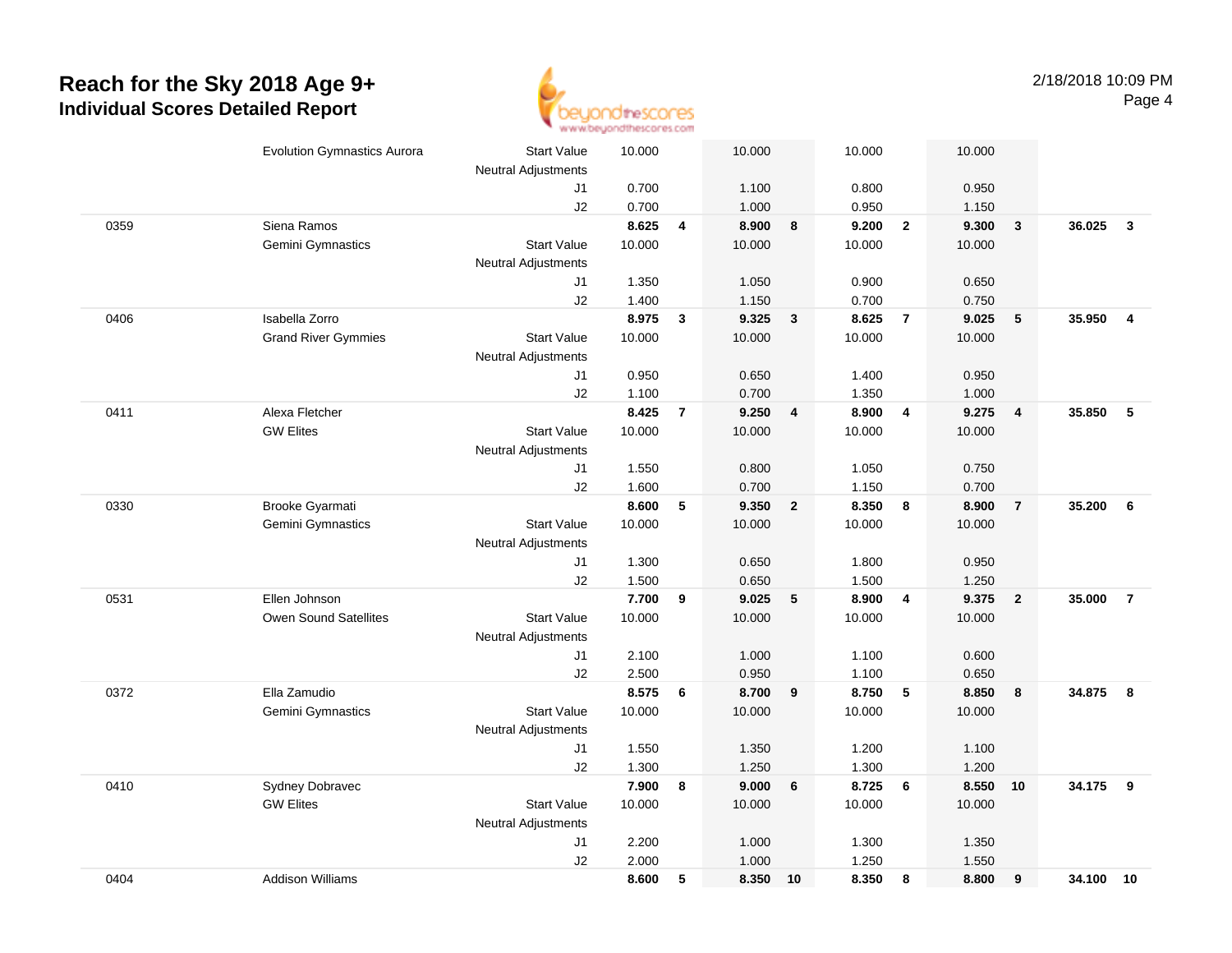

#### 2/18/2018 10:09 PMPage 5

| <b>Grand River Gymmies</b> | <b>Start Value</b>         | 10.000 | 10.000 | 10.000 | 10.000 |  |
|----------------------------|----------------------------|--------|--------|--------|--------|--|
|                            | <b>Neutral Adjustments</b> |        |        |        |        |  |
|                            | J1                         | .400   | 1.600  | .700   | .150   |  |
|                            | J2                         | .400   | 1.700  | .600   | .250   |  |

#### **Gymnastics Ontario Level 4**

**Level 4 Age 12 A**

| ID   | League ID | <b>Name</b>                   |                            | <b>VT</b> | #              | UB     | #                       | <b>BB</b> | #                       | <b>FX</b> | #                       | <b>AA</b> | #                       |
|------|-----------|-------------------------------|----------------------------|-----------|----------------|--------|-------------------------|-----------|-------------------------|-----------|-------------------------|-----------|-------------------------|
| 0556 |           | Cahill Shadoff                |                            | 8.875     | 1              | 9.450  | $\mathbf{1}$            | 9.175     | $\overline{2}$          | 8.950     | $\overline{7}$          | 36.450    | $\mathbf{1}$            |
|      |           | Scarborough Gym Elites        | <b>Start Value</b>         | 10.000    |                | 10.000 |                         | 10.000    |                         | 10.000    |                         |           |                         |
|      |           |                               | <b>Neutral Adjustments</b> |           |                |        |                         |           |                         |           |                         |           |                         |
|      |           |                               | J1                         | 1.150     |                | 0.500  |                         | 0.750     |                         | 0.950     |                         |           |                         |
|      |           |                               | J2                         | 1.100     |                | 0.600  |                         | 0.900     |                         | 1.150     |                         |           |                         |
| 0665 |           | Katelyn Bond                  |                            | 8.700     | $\overline{2}$ | 9.325  | $\overline{2}$          | 9.100     | $\overline{4}$          | 9.325     | $\overline{2}$          | 36,450    | $\mathbf{1}$            |
|      |           | Scarborough Gym Elites        | <b>Start Value</b>         | 10.000    |                | 10.000 |                         | 10.000    |                         | 10.000    |                         |           |                         |
|      |           |                               | <b>Neutral Adjustments</b> |           |                |        |                         |           |                         |           |                         |           |                         |
|      |           |                               | J <sub>1</sub>             | 1.400     |                | 0.700  |                         | 1.000     |                         | 0.700     |                         |           |                         |
|      |           |                               | J2                         | 1.200     |                | 0.650  |                         | 0.800     |                         | 0.650     |                         |           |                         |
| 0448 |           | Abigail Liscombe              |                            | 8.275     | 4              | 8.900  | 5                       | 8.775     | 6                       | 9.400     | $\overline{1}$          | 35.350    | $\overline{2}$          |
|      |           | <b>Hearts Gymnastics Club</b> | <b>Start Value</b>         | 10.000    |                | 10.000 |                         | 10.000    |                         | 10.000    |                         |           |                         |
|      |           |                               | <b>Neutral Adjustments</b> |           |                |        |                         |           |                         |           |                         |           |                         |
|      |           |                               | J1                         | 1.850     |                | 1.000  |                         | 1.200     |                         | 0.600     |                         |           |                         |
|      |           |                               | J2                         | 1.600     |                | 1.200  |                         | 1.250     |                         | 0.600     |                         |           |                         |
| 0247 |           | Raquel Estepa                 |                            | 7.650     | 6              | 9.150  | $\mathbf{3}$            | 9.075     | 5                       | 9.100     | $\overline{4}$          | 34.975    | 3                       |
|      |           | <b>Adrenaline Gymnastics</b>  | <b>Start Value</b>         | 10.000    |                | 10.000 |                         | 10.000    |                         | 10.000    |                         |           |                         |
|      |           |                               | Neutral Adjustments        |           |                |        |                         |           |                         |           |                         |           |                         |
|      |           |                               | J <sub>1</sub>             | 2.600     |                | 0.800  |                         | 0.850     |                         | 0.800     |                         |           |                         |
|      |           |                               | J2                         | 2.100     |                | 0.900  |                         | 1.000     |                         | 1.000     |                         |           |                         |
| 0412 |           | Isabella Guzman               |                            | 7.500     | 8              | 9.050  | $\overline{\mathbf{4}}$ | 9.100     | $\overline{4}$          | 9.150     | $\overline{\mathbf{3}}$ | 34,800    | $\overline{\mathbf{4}}$ |
|      |           | <b>GW Elites</b>              | <b>Start Value</b>         | 10.000    |                | 10.000 |                         | 10.000    |                         | 10.000    |                         |           |                         |
|      |           |                               | <b>Neutral Adjustments</b> |           |                |        |                         | $-0.100$  |                         |           |                         |           |                         |
|      |           |                               | J1                         | 2.700     |                | 1.000  |                         | 0.750     |                         | 0.800     |                         |           |                         |
|      |           |                               | J2                         | 2.300     |                | 0.900  |                         | 0.850     |                         | 0.900     |                         |           |                         |
| 0380 |           | Kenya Sargeant                |                            | 8.400     | 3              | 8.750  | 6                       | 8.550     | 8                       | 8.850     | 9                       | 34.550    | 5                       |
|      |           | <b>Glendon Gymnastics</b>     | <b>Start Value</b>         | 10.000    |                | 10.000 |                         | 10.000    |                         | 10.000    |                         |           |                         |
|      |           |                               | <b>Neutral Adjustments</b> |           |                |        |                         |           |                         |           |                         |           |                         |
|      |           |                               | J1                         | 1.500     |                | 1.200  |                         | 1.400     |                         | 1.000     |                         |           |                         |
|      |           |                               | J2                         | 1.700     |                | 1.300  |                         | 1.500     |                         | 1.300     |                         |           |                         |
| 0631 |           | Zoey Hawco                    |                            | 7.500     | 8              | 8.600  | $\overline{7}$          | 9.250     | $\overline{\mathbf{1}}$ | 9.075     | 5                       | 34.425    | 6                       |
|      |           |                               |                            |           |                |        |                         |           |                         |           |                         |           |                         |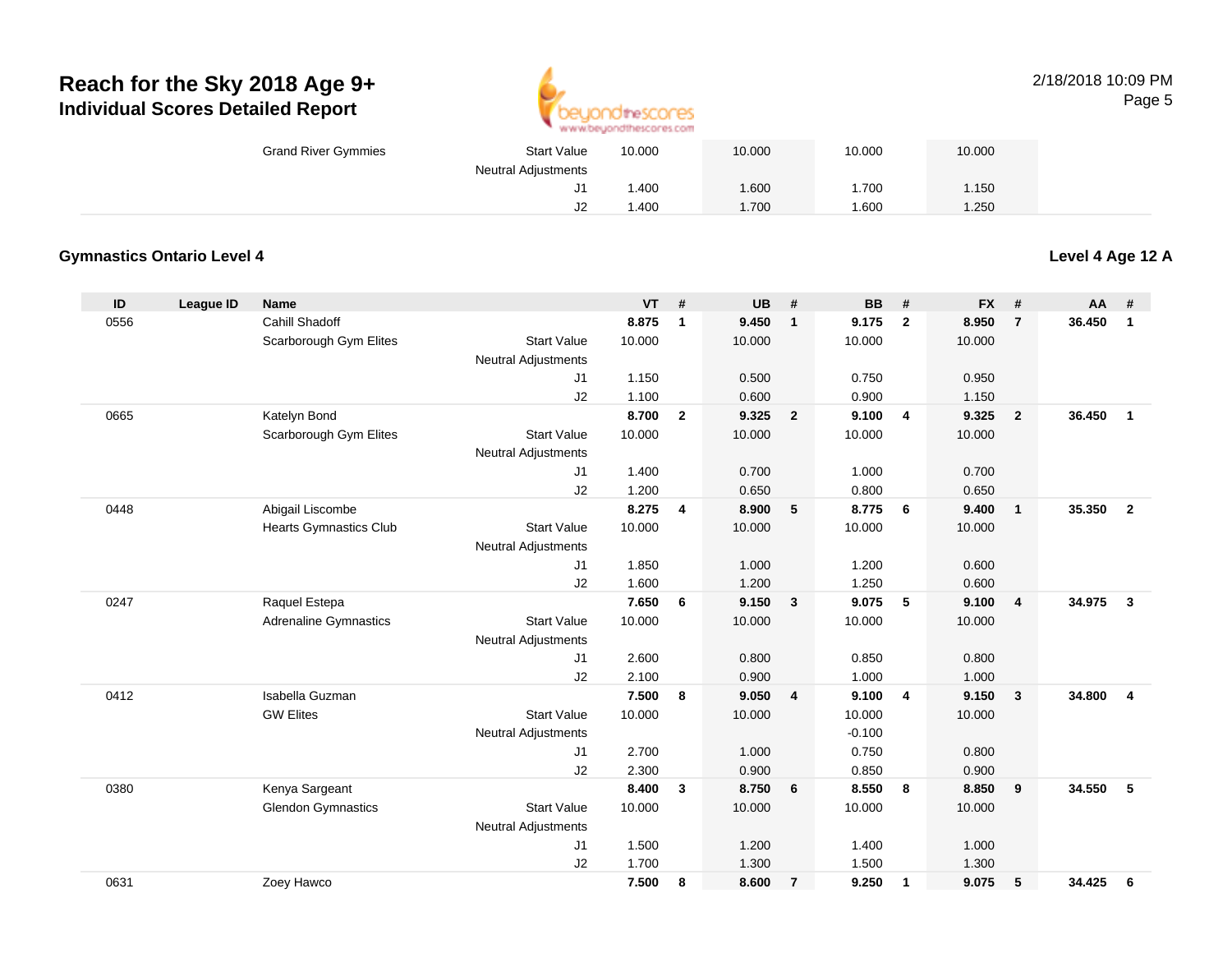

|      | Cambridge Kips             | <b>Start Value</b>         | 10.000    |   | 10.000  |                | 10.000   |                         | 10.000 |     |        |     |
|------|----------------------------|----------------------------|-----------|---|---------|----------------|----------|-------------------------|--------|-----|--------|-----|
|      |                            | <b>Neutral Adjustments</b> |           |   |         |                |          |                         |        |     |        |     |
|      |                            | J1                         | 2.300     |   | 1.500   |                | 0.800    |                         | 0.900  |     |        |     |
|      |                            | J2                         | 2.700     |   | 1.300   |                | 0.700    |                         | 0.950  |     |        |     |
| 0398 | <b>Addison Fletcher</b>    |                            | 7.550     | 7 | 8.600   | $\overline{7}$ | 9.125    | $\overline{\mathbf{3}}$ | 9.000  | - 6 | 34.275 | -7  |
|      | <b>Grand River Gymmies</b> | <b>Start Value</b>         | 10.000    |   | 10.000  |                | 10.000   |                         | 10.000 |     |        |     |
|      |                            | <b>Neutral Adjustments</b> |           |   |         |                |          |                         |        |     |        |     |
|      |                            | J1                         | 2.250     |   | 1.300   |                | 0.800    |                         | 0.900  |     |        |     |
|      |                            | J2                         | 2.650     |   | 1.500   |                | 0.950    |                         | 1.100  |     |        |     |
| 0546 | Emma LeBlanc               |                            | $8.125$ 5 |   | 7.800 8 |                | 8.600    | $\overline{7}$          | 8.900  | - 8 | 33.425 | - 8 |
|      | Scarborough Gym Elites     | <b>Start Value</b>         | 10.000    |   | 10.000  |                | 10.000   |                         | 10.000 |     |        |     |
|      |                            | <b>Neutral Adjustments</b> |           |   |         |                | $-0.100$ |                         |        |     |        |     |
|      |                            | J1                         | 1.900     |   | 2.100   |                | 1.350    |                         | 1.050  |     |        |     |
|      |                            | J2                         | 1.850     |   | 2.300   |                | 1.250    |                         | 1.150  |     |        |     |

#### **Gymnastics Ontario Level 4**

#### **Level 4 Age 12 B**

| ID   | League ID | <b>Name</b>                   |                            | $VT$ # |                | <b>UB</b> | #              | <b>BB</b> | #              | <b>FX</b> | #              | <b>AA</b> | #              |
|------|-----------|-------------------------------|----------------------------|--------|----------------|-----------|----------------|-----------|----------------|-----------|----------------|-----------|----------------|
| 0604 |           | Jessica Poole                 |                            | 9.200  | 1              | 9.375     | $\mathbf{2}$   | 9.025     | $\overline{2}$ | 9.450     | $\mathbf 1$    | 37.050    | 1              |
|      |           | <b>Whitby Gymnastics</b>      | <b>Start Value</b>         | 10.000 |                | 10.000    |                | 10.000    |                | 10.000    |                |           |                |
|      |           |                               | <b>Neutral Adjustments</b> |        |                |           |                |           |                |           |                |           |                |
|      |           |                               | J1                         | 0.900  |                | 0.650     |                | 0.900     |                | 0.600     |                |           |                |
|      |           |                               | J2                         | 0.700  |                | 0.600     |                | 1.050     |                | 0.500     |                |           |                |
| 0447 |           | Charlotte Jones               |                            | 8.950  | $\overline{2}$ | 9.550     | $\overline{1}$ | 8.750     | 4              | 9.250     | $\overline{2}$ | 36.500    | $\overline{2}$ |
|      |           | <b>Hearts Gymnastics Club</b> | <b>Start Value</b>         | 10.000 |                | 10.000    |                | 10.000    |                | 10.000    |                |           |                |
|      |           |                               | Neutral Adjustments        |        |                |           |                | $-0.100$  |                |           |                |           |                |
|      |           |                               | J1                         | 0.950  |                | 0.400     |                | 1.100     |                | 0.700     |                |           |                |
|      |           |                               | J2                         | 1.150  |                | 0.500     |                | 1.200     |                | 0.800     |                |           |                |
| 0516 |           | <b>Cuinn Nevin</b>            |                            | 8.650  | 4              | 9.250     | $\mathbf{3}$   | 8.600     | 6              | 8.825     | 6              | 35.325    | 3              |
|      |           | Northumberland                | <b>Start Value</b>         | 10.000 |                | 10.000    |                | 10.000    |                | 10.000    |                |           |                |
|      |           |                               | Neutral Adjustments        |        |                |           |                |           |                |           |                |           |                |
|      |           |                               | J1                         | 1.500  |                | 0.800     |                | 1.400     |                | 1.300     |                |           |                |
|      |           |                               | J <sub>2</sub>             | 1.200  |                | 0.700     |                | 1.400     |                | 1.050     |                |           |                |
| 0661 |           | Evangelia Turlla              |                            | 8.225  | 6              | 8.850     | 5              | 9.175     | -1             | 8.975     | -5             | 35.225    | $\overline{4}$ |
|      |           | Toronto Premier Gym Club      | <b>Start Value</b>         | 10.000 |                | 10.000    |                | 10.000    |                | 10.000    |                |           |                |
|      |           |                               | <b>Neutral Adjustments</b> |        |                |           |                |           |                |           |                |           |                |
|      |           |                               | J1                         | 1.600  |                | 1.100     |                | 0.900     |                | 1.100     |                |           |                |
|      |           |                               | J2                         | 1.950  |                | 1.200     |                | 0.750     |                | 0.950     |                |           |                |
| 0553 |           | Sascha Muzzatti               |                            | 8.500  | 5              | 9.150     | 4              | 8.050     | 8              | 9.050     | 3              | 34.750    | 5              |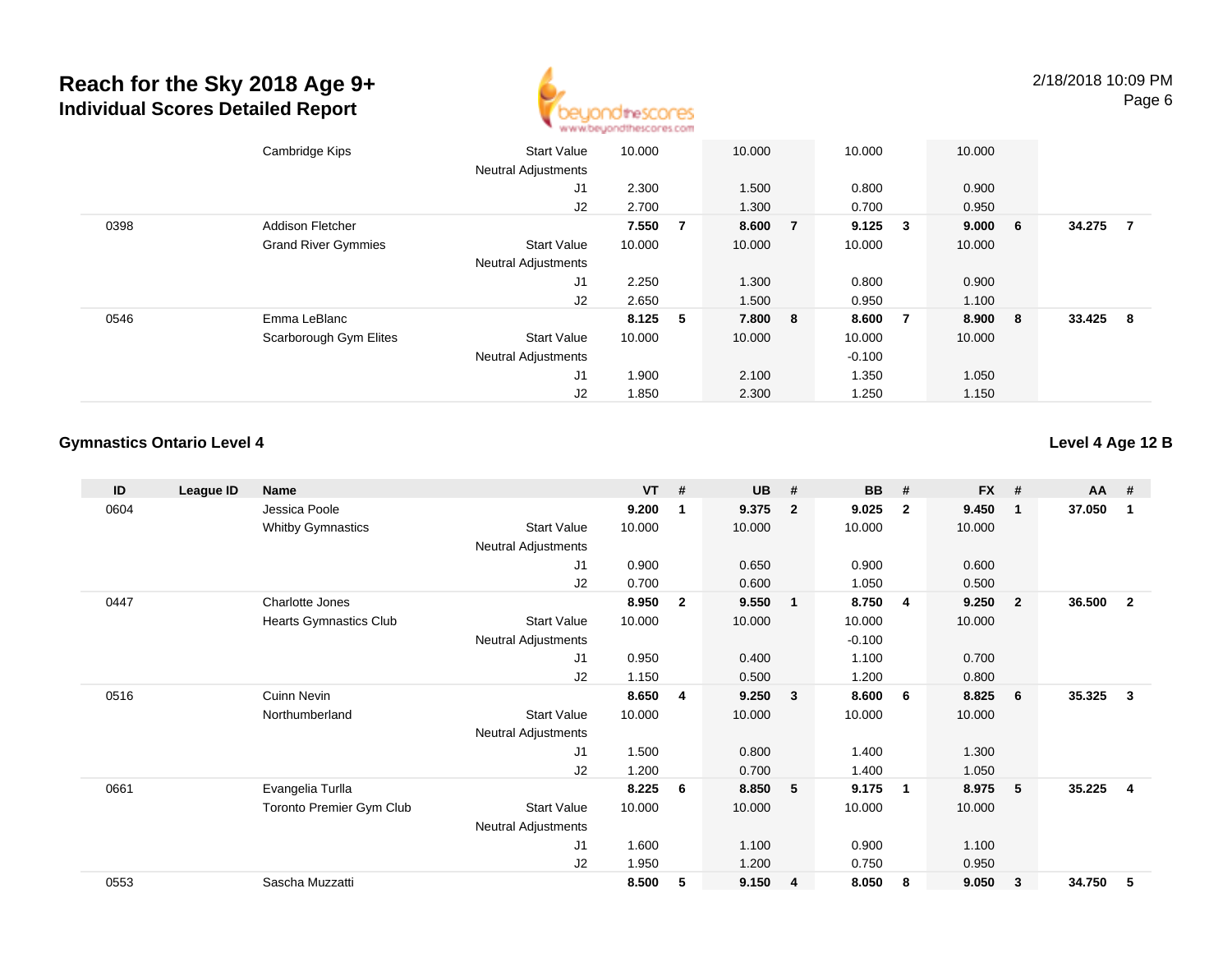

|      | Scarborough Gym Elites   | <b>Start Value</b>         | 10.000 |                          | 10.000 |                | 10.000   |                | 10.000 |                |        |                |
|------|--------------------------|----------------------------|--------|--------------------------|--------|----------------|----------|----------------|--------|----------------|--------|----------------|
|      |                          | Neutral Adjustments        |        |                          |        |                |          |                |        |                |        |                |
|      |                          | J1                         | 1.350  |                          | 0.900  |                | 1.900    |                | 0.900  |                |        |                |
|      |                          | J2                         | 1.650  |                          | 0.800  |                | 2.000    |                | 1.000  |                |        |                |
| 0500 | Nicole Parsons           |                            | 8.700  | 3                        | 8.450  | 6              | 7.875    | 9              | 8.800  | $\overline{7}$ | 33.825 | - 6            |
|      | Loyalist Gymnastics Club | Start Value                | 10.000 |                          | 10.000 |                | 10.000   |                | 10.000 |                |        |                |
|      |                          | Neutral Adjustments        |        |                          |        |                |          |                |        |                |        |                |
|      |                          | J1                         | 1.200  |                          | 1.600  |                | 2.100    |                | 1.100  |                |        |                |
|      |                          | J2                         | 1.400  |                          | 1.500  |                | 2.150    |                | 1.300  |                |        |                |
| 0283 | Hannah Krease            |                            | 7.850  | 8                        | 8.225  | $\overline{7}$ | 8.700    | 5              | 8.975  | $-5$           | 33.750 | $\overline{7}$ |
|      | Cambridge Kips           | <b>Start Value</b>         | 10.000 |                          | 10.000 |                | 10.000   |                | 10.000 |                |        |                |
|      |                          | Neutral Adjustments        |        |                          |        |                |          |                |        |                |        |                |
|      |                          | J1                         | 2.000  |                          | 1.750  |                | 1.200    |                | 0.950  |                |        |                |
|      |                          | J2                         | 2.300  |                          | 1.800  |                | 1.400    |                | 1.100  |                |        |                |
| 0694 | Mia McGovern             |                            | 8.175  | 7                        | 7.600  | 9              | 8.900    | 3              | 8.825  | 6              | 33.500 | 8              |
|      | <b>Brockville</b>        | <b>Start Value</b>         | 10.000 |                          | 10.000 |                | 10.000   |                | 10.000 |                |        |                |
|      |                          | Neutral Adjustments        |        |                          |        |                |          |                |        |                |        |                |
|      |                          | J1                         | 1.900  |                          | 2.400  |                | 1.000    |                | 1.100  |                |        |                |
|      |                          | J2                         | 1.750  |                          | 2.400  |                | 1.200    |                | 1.250  |                |        |                |
| 0317 | Stephanie Casullo        |                            | X.XXX  | $\overline{\phantom{a}}$ | 8.200  | 8              | 8.450    | $\overline{7}$ | 9.000  | $\overline{4}$ | 25.650 | 9              |
|      | Gemini Gymnastics        | <b>Start Value</b>         | 10.000 |                          | 10.000 |                | 10.000   |                | 10.000 |                |        |                |
|      |                          | <b>Neutral Adjustments</b> |        |                          |        |                | $-0.100$ |                |        |                |        |                |
|      |                          | J1                         | 1.900  |                          | 1.700  |                | 1.400    |                | 0.900  |                |        |                |
|      |                          | J2                         | 1.850  |                          | 1.900  |                | 1.500    |                | 1.100  |                |        |                |
|      |                          |                            |        |                          |        |                |          |                |        |                |        |                |

#### **Gymnastics Ontario Level 4**

**Level 4 Age 13 A**

| ID   | League ID | <b>Name</b>              |                            | $VT$ # |                         | $UB$ #  |        | <b>BB</b> | #                       | <b>FX</b> | #                       | AA     | #   |
|------|-----------|--------------------------|----------------------------|--------|-------------------------|---------|--------|-----------|-------------------------|-----------|-------------------------|--------|-----|
| 0486 |           | McKenzie Brodeur         |                            | 9.350  |                         | 8.525   | - 7    | 9.500     | - 1                     | 9.450     |                         | 36.825 |     |
|      |           | Loyalist Gymnastics Club | <b>Start Value</b>         | 10.000 |                         | 10.000  |        | 10.000    |                         | 10.000    |                         |        |     |
|      |           |                          | <b>Neutral Adjustments</b> |        |                         |         |        |           |                         |           |                         |        |     |
|      |           |                          | J1                         | 0.700  |                         | 1.550   |        | 0.450     |                         | 0.600     |                         |        |     |
|      |           |                          | J <sub>2</sub>             | 0.600  |                         | 1.400   |        | 0.550     |                         | 0.500     |                         |        |     |
| 0414 |           | Mia Koto                 |                            | 9.225  | $\overline{\mathbf{2}}$ | 8.975   | $_{3}$ | 9.100     | $\overline{\mathbf{2}}$ | 8.750     | 4                       | 36.050 | - 2 |
|      |           | <b>GW Elites</b>         | <b>Start Value</b>         | 10.000 |                         | 10.000  |        | 10.000    |                         | 10.000    |                         |        |     |
|      |           |                          | <b>Neutral Adjustments</b> |        |                         |         |        | $-0.100$  |                         |           |                         |        |     |
|      |           |                          | J <sub>1</sub>             | 0.750  |                         | 0.900   |        | 0.900     |                         | 1.200     |                         |        |     |
|      |           |                          | J2                         | 0.800  |                         | 1.150   |        | 0.700     |                         | 1.300     |                         |        |     |
| 0307 |           | Nicole Matassini         |                            | 8.450  |                         | 8.725 5 |        | 9.500     |                         | 9.275     | $\overline{\mathbf{2}}$ | 35.950 | -3  |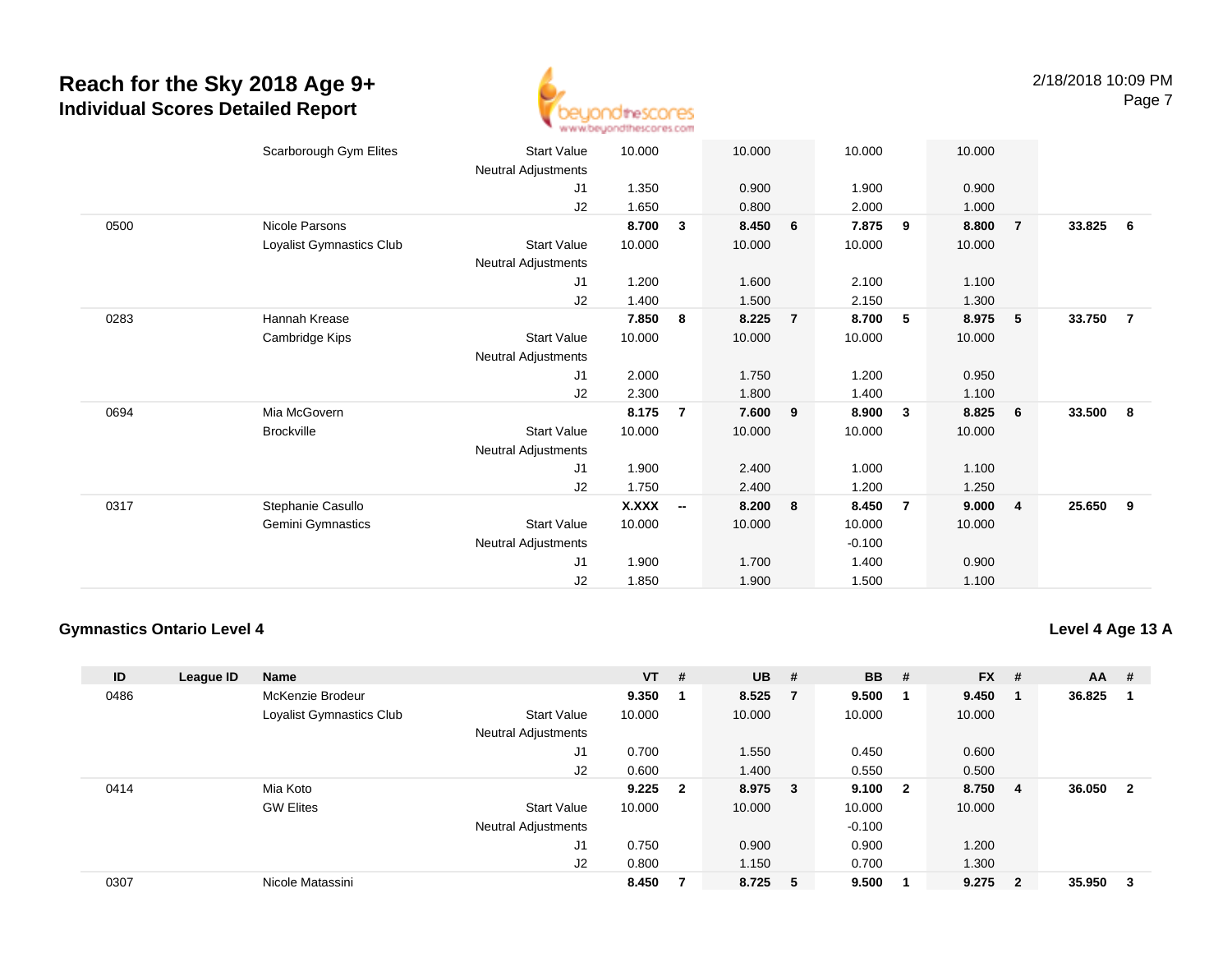

|      | <b>Evolution Gymnastics Aurora</b> | <b>Start Value</b>  | 10.000 |   | 10.000 |                | 10.000   |                | 10.000 |                |        |                |
|------|------------------------------------|---------------------|--------|---|--------|----------------|----------|----------------|--------|----------------|--------|----------------|
|      |                                    | Neutral Adjustments |        |   |        |                |          |                |        |                |        |                |
|      |                                    | J <sub>1</sub>      | 1.500  |   | 1.350  |                | 0.500    |                | 0.650  |                |        |                |
|      |                                    | J2                  | 1.600  |   | 1.200  |                | 0.500    |                | 0.800  |                |        |                |
| 0485 | Ava Benn                           |                     | 8.650  | 5 | 9.600  | $\mathbf{1}$   | 8.900    | $\overline{4}$ | 8.750  | $\overline{4}$ | 35.900 | -4             |
|      | Loyalist Gymnastics Club           | <b>Start Value</b>  | 10.000 |   | 10.000 |                | 10.000   |                | 10.000 |                |        |                |
|      |                                    | Neutral Adjustments |        |   |        |                |          |                |        |                |        |                |
|      |                                    | J1                  | 1.300  |   | 0.450  |                | 1.200    |                | 1.200  |                |        |                |
|      |                                    | J2                  | 1.400  |   | 0.350  |                | 1.000    |                | 1.300  |                |        |                |
| 0356 | Kyla Parker                        |                     | 8.550  | 6 | 9.300  | $\overline{2}$ | 8.575    | 5              | 8.850  | $\mathbf{3}$   | 35.275 | 5              |
|      | Gemini Gymnastics                  | <b>Start Value</b>  | 10.000 |   | 10.000 |                | 10.000   |                | 10.000 |                |        |                |
|      |                                    | Neutral Adjustments |        |   |        |                |          |                |        |                |        |                |
|      |                                    | J1                  | 1.400  |   | 0.750  |                | 1.450    |                | 1.050  |                |        |                |
|      |                                    | J2                  | 1.500  |   | 0.650  |                | 1.400    |                | 1.250  |                |        |                |
| 0324 | <b>Shannon Davie</b>               |                     | 8.750  | 3 | 8.700  | 6              | 8.975    | $\mathbf{3}$   | 8.650  | 5              | 35.075 | - 6            |
|      | Gemini Gymnastics                  | <b>Start Value</b>  | 10.000 |   | 10.000 |                | 10.000   |                | 10.000 |                |        |                |
|      |                                    | Neutral Adjustments |        |   |        |                |          |                |        |                |        |                |
|      |                                    | J1                  | 1.200  |   | 1.350  |                | 1.150    |                | 1.300  |                |        |                |
|      |                                    | J2                  | 1.300  |   | 1.250  |                | 0.900    |                | 1.400  |                |        |                |
| 0271 | Sasha Smith                        |                     | 8.700  | 4 | 8.800  | $\overline{4}$ | 7.350    | 6              | 8.550  | 6              | 33.400 | $\overline{7}$ |
|      | <b>Bluewater</b>                   | Start Value         | 10.000 |   | 10.000 |                | 10.000   |                | 10.000 |                |        |                |
|      |                                    | Neutral Adjustments |        |   |        |                | $-0.100$ |                |        |                |        |                |
|      |                                    | J <sub>1</sub>      | 1.200  |   | 1.150  |                | 2.600    |                | 1.300  |                |        |                |
|      |                                    | J2                  | 1.400  |   | 1.250  |                | 2.500    |                | 1.600  |                |        |                |

#### **Gymnastics Ontario Level 4**

**Level 4 Age 13 B**

| ID   | League ID | Name                |                            | $VT$ # |   | <b>UB</b> | #      | <b>BB</b> | #                       | <b>FX</b> | #                       | <b>AA</b> | #              |
|------|-----------|---------------------|----------------------------|--------|---|-----------|--------|-----------|-------------------------|-----------|-------------------------|-----------|----------------|
| 0469 |           | Erin Ledford        |                            | 8.950  | 3 | $9.525$ 2 |        | 9.400     | $\overline{\mathbf{2}}$ | 9.200     | - 3                     | 37.075    |                |
|      |           | Kingston Gymnastics | <b>Start Value</b>         | 10.000 |   | 10.000    |        | 10.000    |                         | 10.000    |                         |           |                |
|      |           |                     | Neutral Adjustments        |        |   |           |        |           |                         |           |                         |           |                |
|      |           |                     | J1                         | 1.000  |   | 0.400     |        | 0.550     |                         | 0.800     |                         |           |                |
|      |           |                     | J2                         | 1.100  |   | 0.550     |        | 0.650     |                         | 0.800     |                         |           |                |
| 0463 |           | Rebekah D'Souza     |                            | 9.300  |   | 9.200     | $_{3}$ | 9.350     | $\overline{\mathbf{3}}$ | 8.925     | -5                      | 36.775    | $\overline{2}$ |
|      |           | Kingston Gymnastics | <b>Start Value</b>         | 10.000 |   | 10.000    |        | 10.000    |                         | 10.000    |                         |           |                |
|      |           |                     | <b>Neutral Adjustments</b> |        |   |           |        |           |                         |           |                         |           |                |
|      |           |                     | J <sub>1</sub>             | 0.800  |   | 0.900     |        | 0.750     |                         | 1.050     |                         |           |                |
|      |           |                     | J2                         | 0.600  |   | 0.700     |        | 0.550     |                         | 1.100     |                         |           |                |
| 0335 |           | Vanessa Kelly       |                            | 8.450  | 5 | 9.550     |        | 9.075     | -5                      | 9.300     | $\overline{\mathbf{2}}$ | 36.375    | 3              |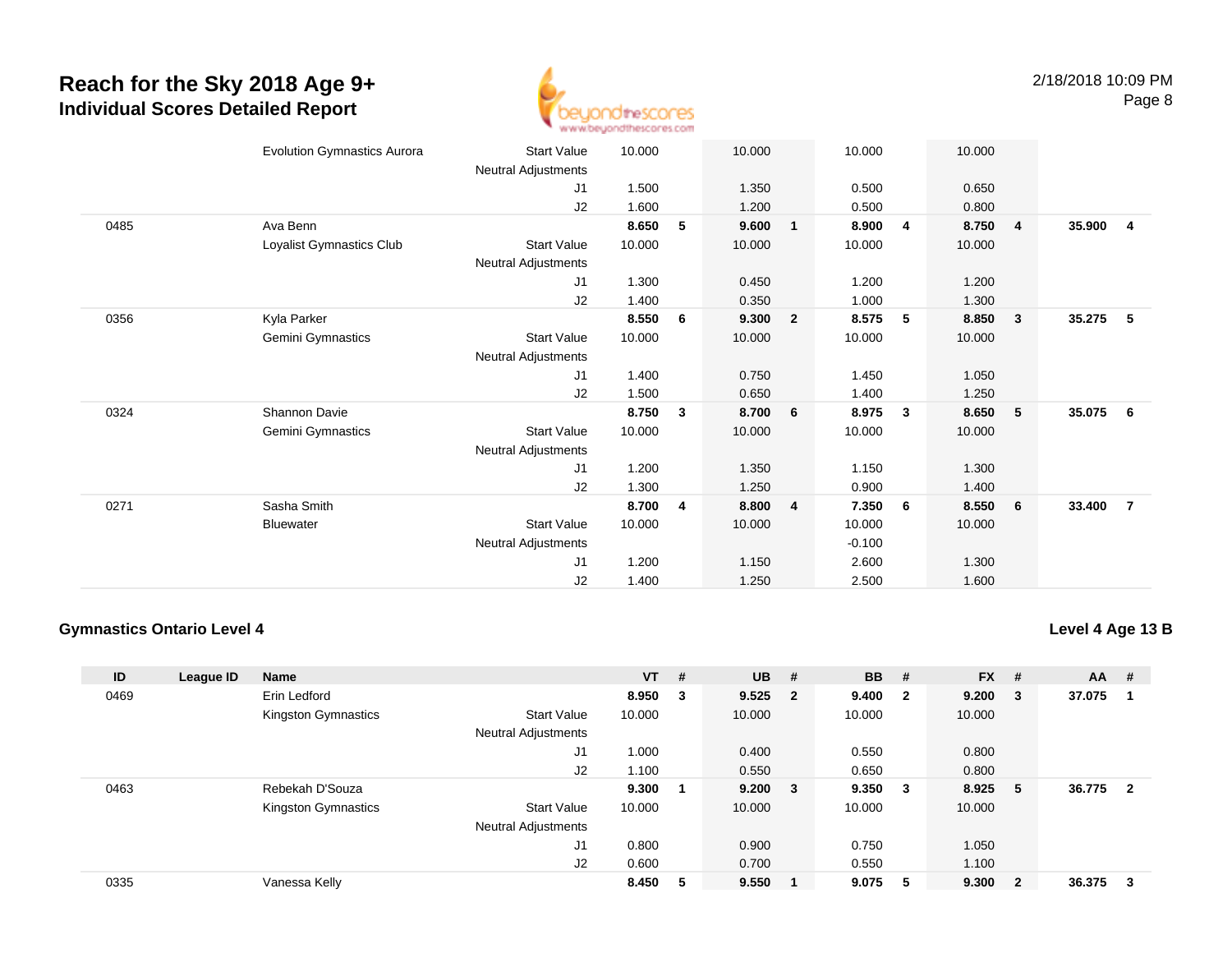

|      | Gemini Gymnastics         | <b>Start Value</b>         | 10.000 | 10.000                  |   | 10.000 |                         | 10.000 |                         |          |     |
|------|---------------------------|----------------------------|--------|-------------------------|---|--------|-------------------------|--------|-------------------------|----------|-----|
|      |                           | <b>Neutral Adjustments</b> |        |                         |   |        |                         |        |                         |          |     |
|      |                           | J1                         | 1.700  | 0.450                   |   | 0.950  |                         | 0.800  |                         |          |     |
|      |                           | J2                         | 1.400  | 0.450                   |   | 0.900  |                         | 0.600  |                         |          |     |
| 0375 | <b>Claire Eskens</b>      |                            | 8.775  | 8.950<br>4              | 5 | 9.425  | $\overline{\mathbf{1}}$ | 9.100  | $\overline{4}$          | 36.250   | - 4 |
|      | <b>Glendon Gymnastics</b> | <b>Start Value</b>         | 10.000 | 10.000                  |   | 10.000 |                         | 10.000 |                         |          |     |
|      |                           | <b>Neutral Adjustments</b> |        |                         |   |        |                         |        |                         |          |     |
|      |                           | J1                         | 1.250  | 1.150                   |   | 0.550  |                         | 0.800  |                         |          |     |
|      |                           | J2                         | 1.200  | 0.950                   |   | 0.600  |                         | 1.000  |                         |          |     |
| 0257 | <b>Cameron Donkers</b>    |                            | 9.000  | 7.850<br>$\overline{2}$ | 6 | 8.950  | $6\overline{6}$         | 9.325  | $\overline{\mathbf{1}}$ | 35.125   | - 5 |
|      | Bluewater                 | <b>Start Value</b>         | 10.000 | 10.000                  |   | 10.000 |                         | 10.000 |                         |          |     |
|      |                           | <b>Neutral Adjustments</b> |        |                         |   |        |                         |        |                         |          |     |
|      |                           | J1                         | 1.100  | 2.050                   |   | 0.900  |                         | 0.700  |                         |          |     |
|      |                           | J2                         | 0.900  | 2.250                   |   | 1.200  |                         | 0.650  |                         |          |     |
| 0354 | Danielle Murray           |                            | 8.400  | 8.975<br>6              | 4 | 9.125  | 4                       | 8.600  | 6                       | 35.100 6 |     |
|      | Gemini Gymnastics         | <b>Start Value</b>         | 10.000 | 10.000                  |   | 10.000 |                         | 10.000 |                         |          |     |
|      |                           | <b>Neutral Adjustments</b> |        |                         |   |        |                         |        |                         |          |     |
|      |                           | J <sub>1</sub>             | 1.500  | 0.950                   |   | 0.900  |                         | 1.300  |                         |          |     |
|      |                           | J <sub>2</sub>             | 1.700  | 1.100                   |   | 0.850  |                         | 1.500  |                         |          |     |
|      |                           |                            |        |                         |   |        |                         |        |                         |          |     |

#### **Gymnastics Ontario Level 4**

**ID League ID Name VT # UB # BB # FX # AA #** 0366 Ava Spooner **9.250 <sup>2</sup> 9.150 <sup>4</sup> 9.425 <sup>1</sup> 9.400 <sup>1</sup> 37.225 <sup>1</sup>** Gemini Gymnastics Start Valuee 10.000 10.000 10.000 10.000 Neutral Adjustments J1 0.800 0.900 0.550 0.500 J2 0.700 0.800 0.600 0.700 0446 Grace Jenkins **9.350 <sup>1</sup> 9.125 <sup>5</sup> 9.175 <sup>4</sup> 9.300 <sup>2</sup> 36.950 <sup>2</sup>** Hearts Gymnastics Club Start Value 10.000 10.000 10.000 10.000 Neutral Adjustments J1 0.600 0.950 0.800 0.800 J2 0.700 0.800 0.850 0.600 0358 Sofya Pekarskaya **8.300 <sup>6</sup> 9.475 <sup>2</sup> 9.325 <sup>3</sup> 9.300 <sup>2</sup> 36.400 <sup>3</sup>** Gemini Gymnastics Start Valuee 10.000 10.000 10.000 10.000 Neutral Adjustments J1 1.500 0.500 0.650 0.800 J2 1.900 0.550 0.700 0.600 0373Zaman Bou-Matar **8.900 <sup>4</sup> 9.225 <sup>3</sup> 9.050 <sup>5</sup> 9.100 <sup>3</sup> 36.275 <sup>4</sup>**

### **Level 4 Age 13 C**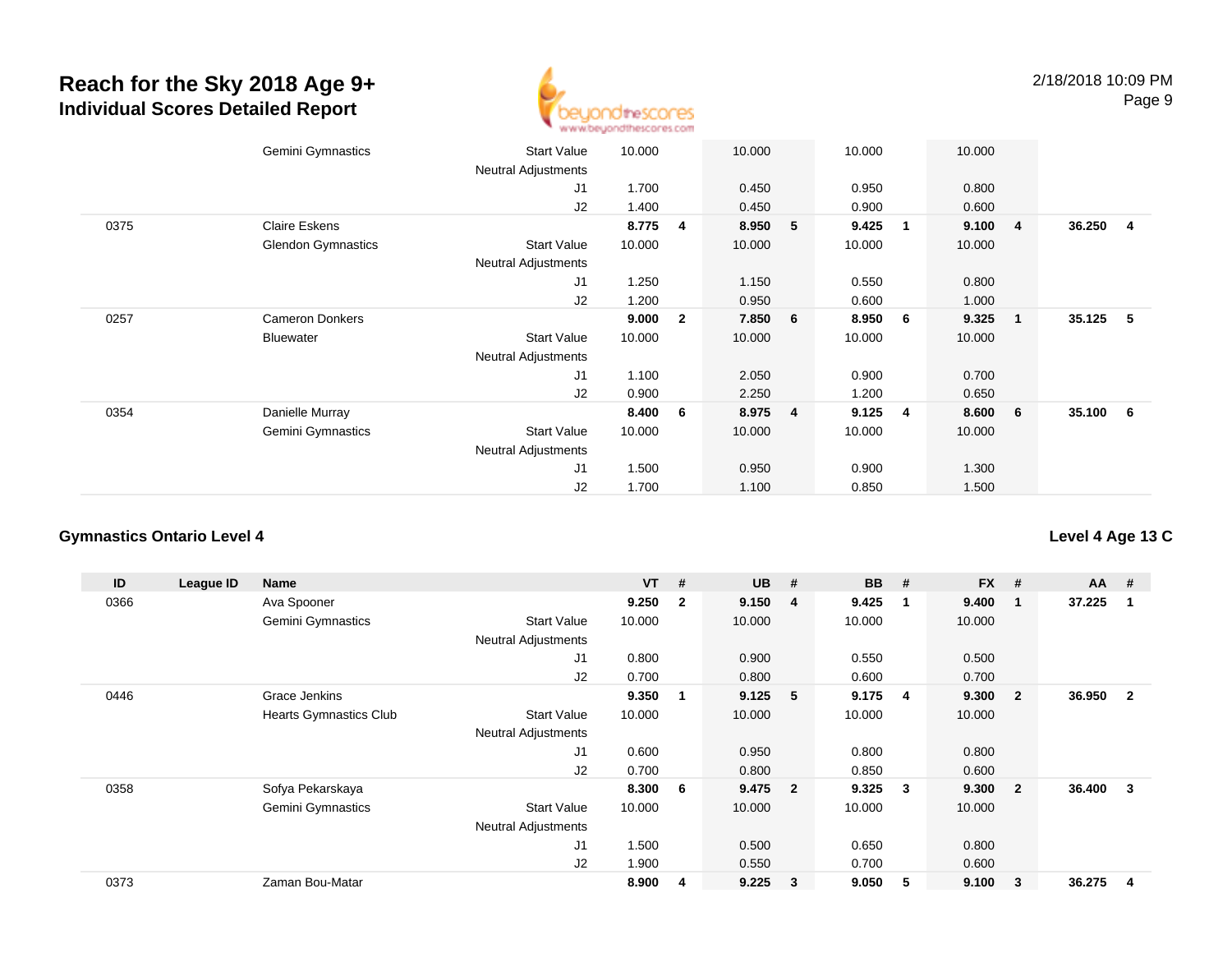

|      | <b>Glendon Gymnastics</b>        | <b>Start Value</b>         | 10.000 |                | 10.000 |                | 10.000   |                | 10.000 |                |        |                |
|------|----------------------------------|----------------------------|--------|----------------|--------|----------------|----------|----------------|--------|----------------|--------|----------------|
|      |                                  | Neutral Adjustments        |        |                |        |                |          |                |        |                |        |                |
|      |                                  | J1                         | 1.150  |                | 0.800  |                | 1.000    |                | 0.900  |                |        |                |
|      |                                  | J2                         | 1.050  |                | 0.750  |                | 0.900    |                | 0.900  |                |        |                |
| 0534 | Olivia Schmelzer                 |                            | 8.650  | 5              | 8.525  | 6              | 9.375    | $\overline{2}$ | 8.800  | $\overline{4}$ | 35.350 | - 5            |
|      | <b>Pickering Athletic Centre</b> | <b>Start Value</b>         | 10.000 |                | 10.000 |                | 10.000   |                | 10.000 |                |        |                |
|      |                                  | Neutral Adjustments        |        |                |        |                |          |                |        |                |        |                |
|      |                                  | J <sub>1</sub>             | 1.300  |                | 1.350  |                | 0.700    |                | 1.100  |                |        |                |
|      |                                  | J2                         | 1.400  |                | 1.600  |                | 0.550    |                | 1.300  |                |        |                |
| 0409 | Aislin Constantine               |                            | 8.225  | $\overline{7}$ | 9.500  | $\mathbf{1}$   | 8.700    | -6             | 8.650  | 6              | 35.075 | 6              |
|      | <b>GW Elites</b>                 | <b>Start Value</b>         | 10.000 |                | 10.000 |                | 10.000   |                | 10.000 |                |        |                |
|      |                                  | Neutral Adjustments        |        |                |        |                | $-0.100$ |                |        |                |        |                |
|      |                                  | J <sub>1</sub>             | 1.650  |                | 0.600  |                | 1.250    |                | 1.400  |                |        |                |
|      |                                  | J2                         | 1.900  |                | 0.400  |                | 1.150    |                | 1.300  |                |        |                |
| 0362 | Cianna Saxinger                  |                            | 9.050  | 3              | 8.300  | 8              | 8.650    | $\overline{7}$ | 8.550  | $\overline{7}$ | 34.550 | $\overline{7}$ |
|      | Gemini Gymnastics                | <b>Start Value</b>         | 10.000 |                | 10.000 |                | 10.000   |                | 10.000 |                |        |                |
|      |                                  | Neutral Adjustments        |        |                |        |                | $-0.100$ |                |        |                |        |                |
|      |                                  | J <sub>1</sub>             | 0.950  |                | 1.650  |                | 1.350    |                | 1.300  |                |        |                |
|      |                                  | J2                         | 0.950  |                | 1.750  |                | 1.150    |                | 1.600  |                |        |                |
| 0248 | Vanessa Fiore                    |                            | 8.900  | 4              | 8.325  | $\overline{7}$ | 8.250    | -8             | 8.700  | 5              | 34.175 | - 8            |
|      | Adrenaline Gymnastics            | <b>Start Value</b>         | 10.000 |                | 10.000 |                | 10.000   |                | 10.000 |                |        |                |
|      |                                  | <b>Neutral Adjustments</b> |        |                |        |                | $-0.100$ |                |        |                |        |                |
|      |                                  | J <sub>1</sub>             | 1.000  |                | 1.800  |                | 1.700    |                | 1.200  |                |        |                |
|      |                                  | J <sub>2</sub>             | 1.200  |                | 1.550  |                | 1.600    |                | 1.400  |                |        |                |
|      |                                  |                            |        |                |        |                |          |                |        |                |        |                |

#### **Gymnastics Ontario Level 4**

**Level 4 Age 14**

| ID   | League ID | <b>Name</b>              |                            | $VT$ # |                         | $UB$ #  |   | <b>BB</b> | - #                     | <b>FX</b> | #      | <b>AA</b> | #              |
|------|-----------|--------------------------|----------------------------|--------|-------------------------|---------|---|-----------|-------------------------|-----------|--------|-----------|----------------|
| 0609 |           | Madeline Walker          |                            | 9.500  | $\overline{\mathbf{2}}$ | 9.150 3 |   | 9.325     | - 1                     | 9.550     | $_{3}$ | 37.525    |                |
|      |           | <b>Whitby Gymnastics</b> | <b>Start Value</b>         | 10.000 |                         | 10.000  |   | 10.000    |                         | 10.000    |        |           |                |
|      |           |                          | <b>Neutral Adjustments</b> |        |                         |         |   |           |                         |           |        |           |                |
|      |           |                          | J1                         | 0.500  |                         | 0.750   |   | 0.750     |                         | 0.400     |        |           |                |
|      |           |                          | J2                         | 0.500  |                         | 0.950   |   | 0.600     |                         | 0.500     |        |           |                |
| 0319 |           | Emma Coote               |                            | 9.325  | -5                      | 9.475   |   | 9.200     | $_{3}$                  | 9.325     | 5      | 37.325    | $\overline{2}$ |
|      |           | Gemini Gymnastics        | <b>Start Value</b>         | 10.000 |                         | 10.000  |   | 10.000    |                         | 10.000    |        |           |                |
|      |           |                          | <b>Neutral Adjustments</b> |        |                         |         |   |           |                         |           |        |           |                |
|      |           |                          | J <sub>1</sub>             | 0.650  |                         | 0.600   |   | 0.750     |                         | 0.700     |        |           |                |
|      |           |                          | J2                         | 0.700  |                         | 0.450   |   | 0.850     |                         | 0.650     |        |           |                |
| 0360 |           | Mila Poupard             |                            | 9.400  | 3                       | 8.850   | 5 | 9.300     | $\overline{\mathbf{2}}$ | 9.600     |        | 37.150    | 3              |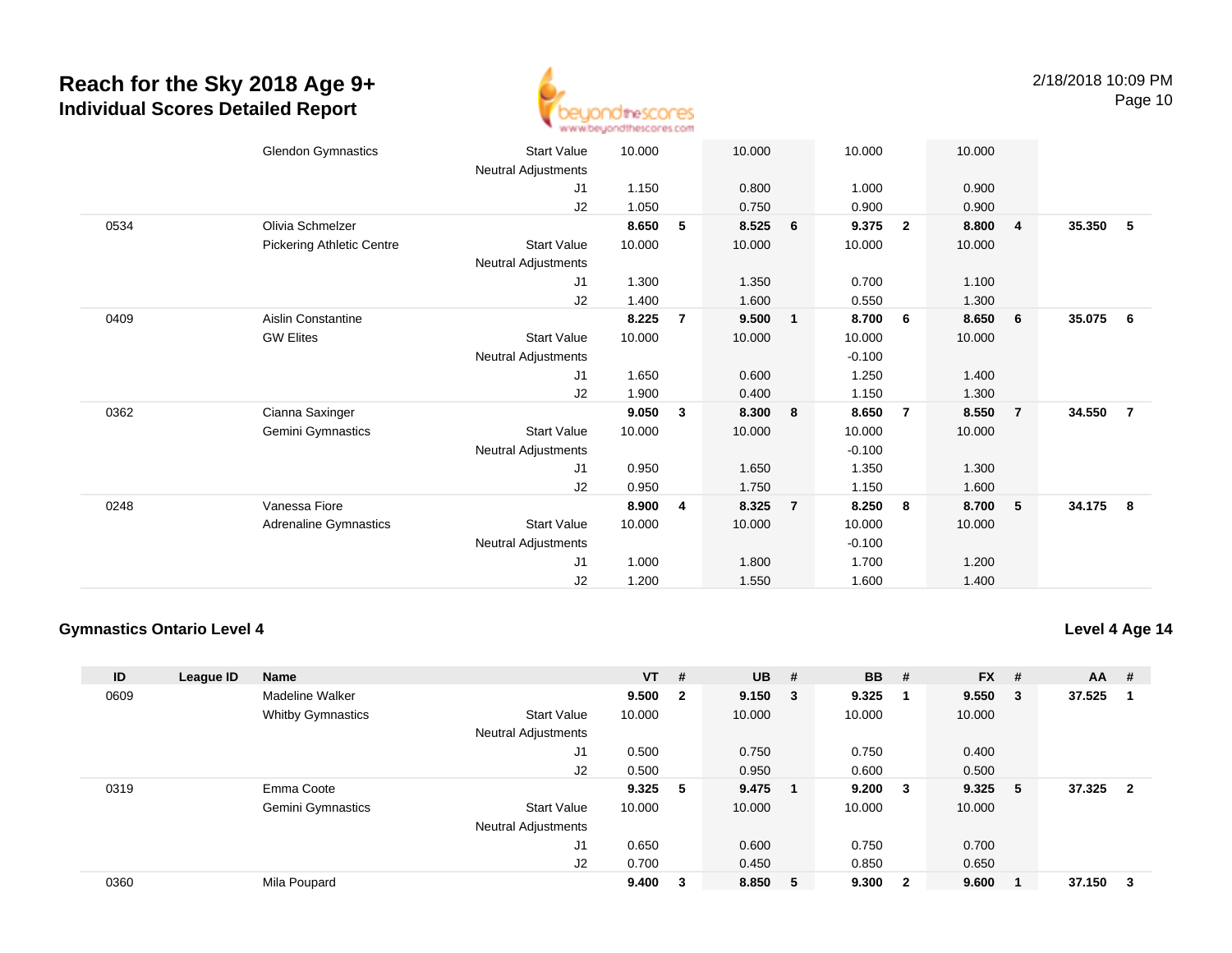0288

0439

0464

0481

0701

0299



Page 11

Gemini Gymnastics Start Valuee 10.000 10.000 10.000 10.000 Neutral Adjustments J1 0.600 1.250 0.650 0.500 J2 0.600 1.050 0.750 0.300 Jessica Pasca **9.750 <sup>1</sup> 8.650 <sup>7</sup> 9.025 <sup>5</sup> 9.450 <sup>4</sup> 36.875 <sup>4</sup>** Cambridge Kips Start Valuee 10.000 10.000 10.000 10.000 Neutral Adjustments J1 0.300 1.300 1.050 0.650 J2 0.200 1.400 0.900 0.450 Halle Dudley **9.350 <sup>4</sup> 8.750 <sup>6</sup> 9.075 <sup>4</sup> 9.575 <sup>2</sup> 36.750 <sup>5</sup>** Hearts Gymnastics Club Start Value 10.000 10.000 10.000 10.000 Neutral Adjustments J1 0.700 1.100 0.900 0.450 J2 0.600 1.400 0.950 0.400 Emma Day **9.250 <sup>6</sup> 8.500 <sup>9</sup> 8.900 <sup>8</sup> 9.325 <sup>5</sup> 35.975 <sup>6</sup>** Kingston Gymnastics Start Valuee 10.000 10.000 10.000 10.000 Neutral Adjustments J1 0.800 1.450 1.200 0.650 J2 0.700 1.550 1.000 0.700 Melissa Wry **9.050 <sup>7</sup> 8.600 <sup>8</sup> 9.000 <sup>6</sup> 9.300 <sup>6</sup> 35.950 <sup>7</sup>** Kingston Gymnastics Start Valuee 10.000 10.000 10.000 10.000 Neutral Adjustments J1 0.900 1.450 1.100 0.700 J2 1.000 1.350 0.900 0.700 Camryn Wells **8.825 <sup>8</sup> 9.125 <sup>4</sup> 8.925 <sup>7</sup> 9.025 <sup>7</sup> 35.900 <sup>8</sup>** Brockville Start Value 10.000 10.000 10.000 10.000 Neutral Adjustments J1 1.250 0.800 1.050 1.000 J2 1.100 0.950 1.100 0.950 Veronica Contardo **8.650 <sup>9</sup> 9.300 <sup>2</sup> 8.525 <sup>9</sup> 7.950 <sup>8</sup> 34.425 <sup>9</sup>** Evolution Gymnastics AuroraStart Value 10.000 10.000 10.000 10.000

Neutral Adjustments

J1

J2

1.300 0.800 1.550 1.900

1.400 0.600 1.400 2.200

**Gymnastics Ontario Level 4**

**Level 4 Age 15+**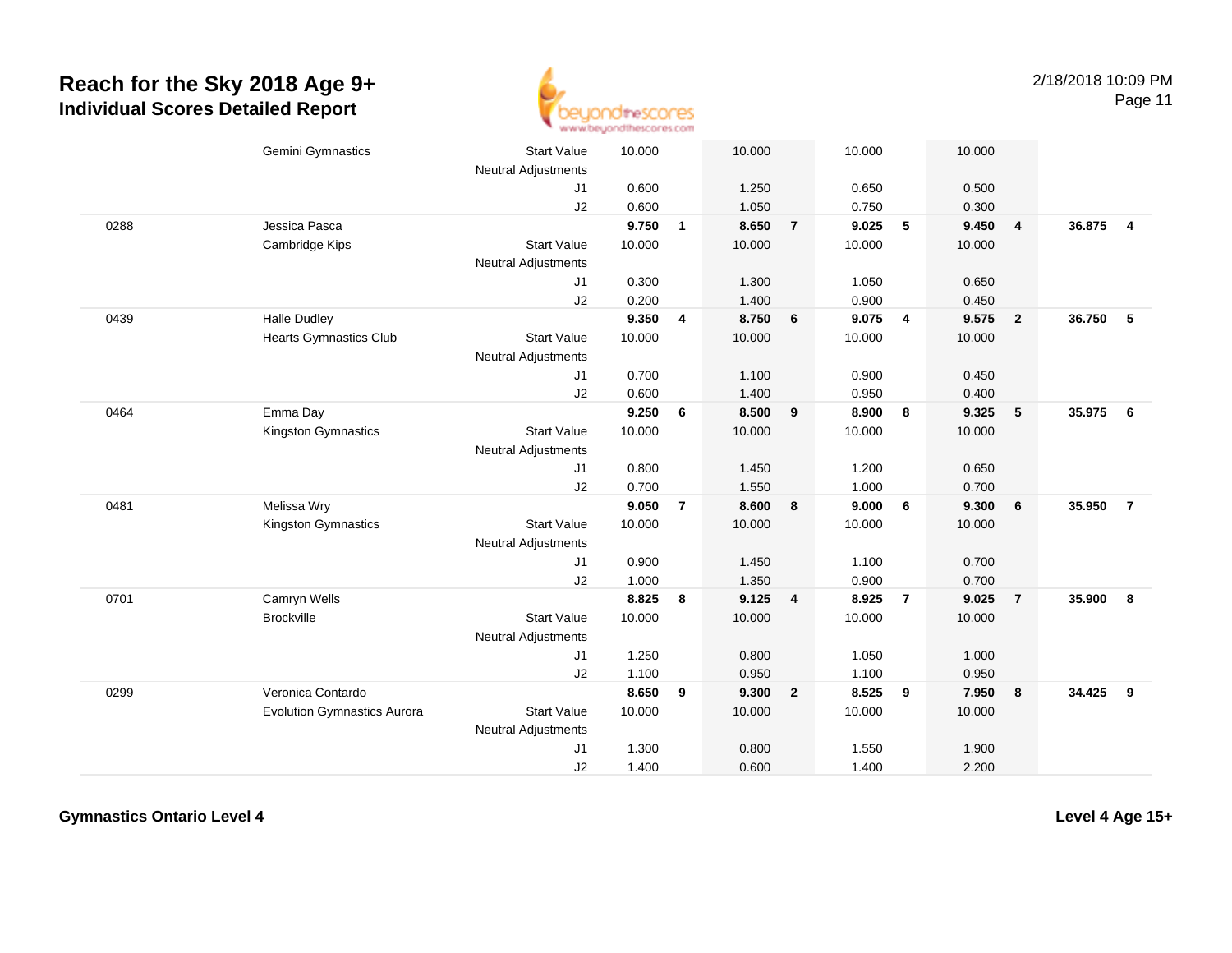

Page 12

| ID   | League ID | Name                     |                            | $VT$ # |              | $UB$ #       |                          | <b>BB</b> | - #            | $FX$ # |                         | AA #   |                         |
|------|-----------|--------------------------|----------------------------|--------|--------------|--------------|--------------------------|-----------|----------------|--------|-------------------------|--------|-------------------------|
| 0498 |           | Abby Landry              |                            | 9.250  | $\mathbf 1$  | 8.750        | 1                        | 9.100     | 1              | 9.175  | $\blacksquare$          | 36.275 | $\blacksquare$          |
|      |           | Loyalist Gymnastics Club | <b>Start Value</b>         | 10.000 |              | 10.000       |                          | 10.000    |                | 10.000 |                         |        |                         |
|      |           |                          | <b>Neutral Adjustments</b> |        |              |              |                          |           |                |        |                         |        |                         |
|      |           |                          | J1                         | 0.700  |              | 1.200        |                          | 0.800     |                | 0.700  |                         |        |                         |
|      |           |                          | J2                         | 0.800  |              | 1.300        |                          | 1.000     |                | 0.950  |                         |        |                         |
| 0690 |           | Tharen Last              |                            | 9.225  | $\mathbf{2}$ | 8.750        | $\mathbf{1}$             | 8.575     | 4              | 9.075  | $\overline{\mathbf{2}}$ | 35.625 | $\overline{\mathbf{2}}$ |
|      |           | <b>Brockville</b>        | <b>Start Value</b>         | 10.000 |              | 10.000       |                          | 10.000    |                | 10.000 |                         |        |                         |
|      |           |                          | Neutral Adjustments        |        |              |              |                          | $-0.100$  |                |        |                         |        |                         |
|      |           |                          | J <sub>1</sub>             | 0.700  |              | 1.300        |                          | 1.350     |                | 0.800  |                         |        |                         |
|      |           |                          | J2                         | 0.850  |              | 1.200        |                          | 1.300     |                | 1.050  |                         |        |                         |
| 0590 |           | Talia Ciampo             |                            | 8.325  | $\mathbf{3}$ | 8.050        | $\overline{2}$           | 8.850     | 3              | 8.700  | $\mathbf{3}$            | 33.925 | $\overline{\mathbf{3}}$ |
|      |           | <b>Whitby Gymnastics</b> | <b>Start Value</b>         | 10.000 |              | 10.000       |                          | 10.000    |                | 10.000 |                         |        |                         |
|      |           |                          | <b>Neutral Adjustments</b> |        |              |              |                          |           |                |        |                         |        |                         |
|      |           |                          | J <sub>1</sub>             | 1.750  |              | 1.900        |                          | 1.100     |                | 1.200  |                         |        |                         |
|      |           |                          | J2                         | 1.600  |              | 2.000        |                          | 1.200     |                | 1.400  |                         |        |                         |
| 0630 |           | <b>Brooke Harding</b>    |                            | 7.800  | 4            | <b>X.XXX</b> | $\overline{\phantom{a}}$ | 8.950     | $\overline{2}$ | 8.550  | $\overline{\mathbf{4}}$ | 25.300 | $\overline{4}$          |
|      |           | Cambridge Kips           | <b>Start Value</b>         | 10.000 |              |              |                          | 10.000    |                | 10.000 |                         |        |                         |
|      |           |                          | Neutral Adjustments        |        |              |              |                          |           |                |        |                         |        |                         |
|      |           |                          | J1                         | 2.200  |              |              |                          | 1.100     |                | 1.300  |                         |        |                         |
|      |           |                          | J2                         | 2.200  |              |              |                          | 1.000     |                | 1.600  |                         |        |                         |

### **Gymnastics Ontario Level 4**

#### **Level 4 Age 11 A**

| ID   | League ID | <b>Name</b>              |                            | $VT$ #  |             | <b>UB</b> | #                       | <b>BB</b> | #                       | <b>FX</b> | #           | <b>AA</b> | #              |
|------|-----------|--------------------------|----------------------------|---------|-------------|-----------|-------------------------|-----------|-------------------------|-----------|-------------|-----------|----------------|
| 0334 |           | Alise Kaiser             |                            | 9.050   | $\mathbf 1$ | 9.550     |                         | 8.825     | - 5                     | 9.625     | $\mathbf 1$ | 37.050    |                |
|      |           | <b>Gemini Gymnastics</b> | <b>Start Value</b>         | 10.000  |             | 10.000    |                         | 10.000    |                         | 10.000    |             |           |                |
|      |           |                          | <b>Neutral Adjustments</b> |         |             |           |                         | $-0.100$  |                         |           |             |           |                |
|      |           |                          | J <sub>1</sub>             | 0.900   |             | 0.500     |                         | 1.150     |                         | 0.400     |             |           |                |
|      |           |                          | J2                         | 1.000   |             | 0.400     |                         | 1.000     |                         | 0.350     |             |           |                |
| 0345 |           | Claire McFadyen          |                            | 8.875   | 3           | 9.050     | $\overline{\mathbf{3}}$ | 9.475     | $\overline{\mathbf{1}}$ | 9.300     | -4          | 36.700    | $\overline{2}$ |
|      |           | Gemini Gymnastics        | <b>Start Value</b>         | 10.000  |             | 10.000    |                         | 10.000    |                         | 10.000    |             |           |                |
|      |           |                          | <b>Neutral Adjustments</b> |         |             |           |                         | $-0.100$  |                         |           |             |           |                |
|      |           |                          | J <sub>1</sub>             | 1.050   |             | 0.900     |                         | 0.450     |                         | 0.600     |             |           |                |
|      |           |                          | J2                         | 1.200   |             | 1.000     |                         | 0.400     |                         | 0.800     |             |           |                |
| 0591 |           | Allyson Cleveland        |                            | 8.700 4 |             | 8.650 4   |                         | 8.950     | $\overline{\mathbf{4}}$ | 9.375     | - 2         | 35.675    | 3              |
|      |           | <b>Whitby Gymnastics</b> | <b>Start Value</b>         | 10.000  |             | 10.000    |                         | 10.000    |                         | 10.000    |             |           |                |
|      |           |                          | <b>Neutral Adjustments</b> |         |             |           |                         |           |                         |           |             |           |                |
|      |           |                          | J1                         | 1.200   |             | 1.250     |                         | 1.100     |                         | 0.700     |             |           |                |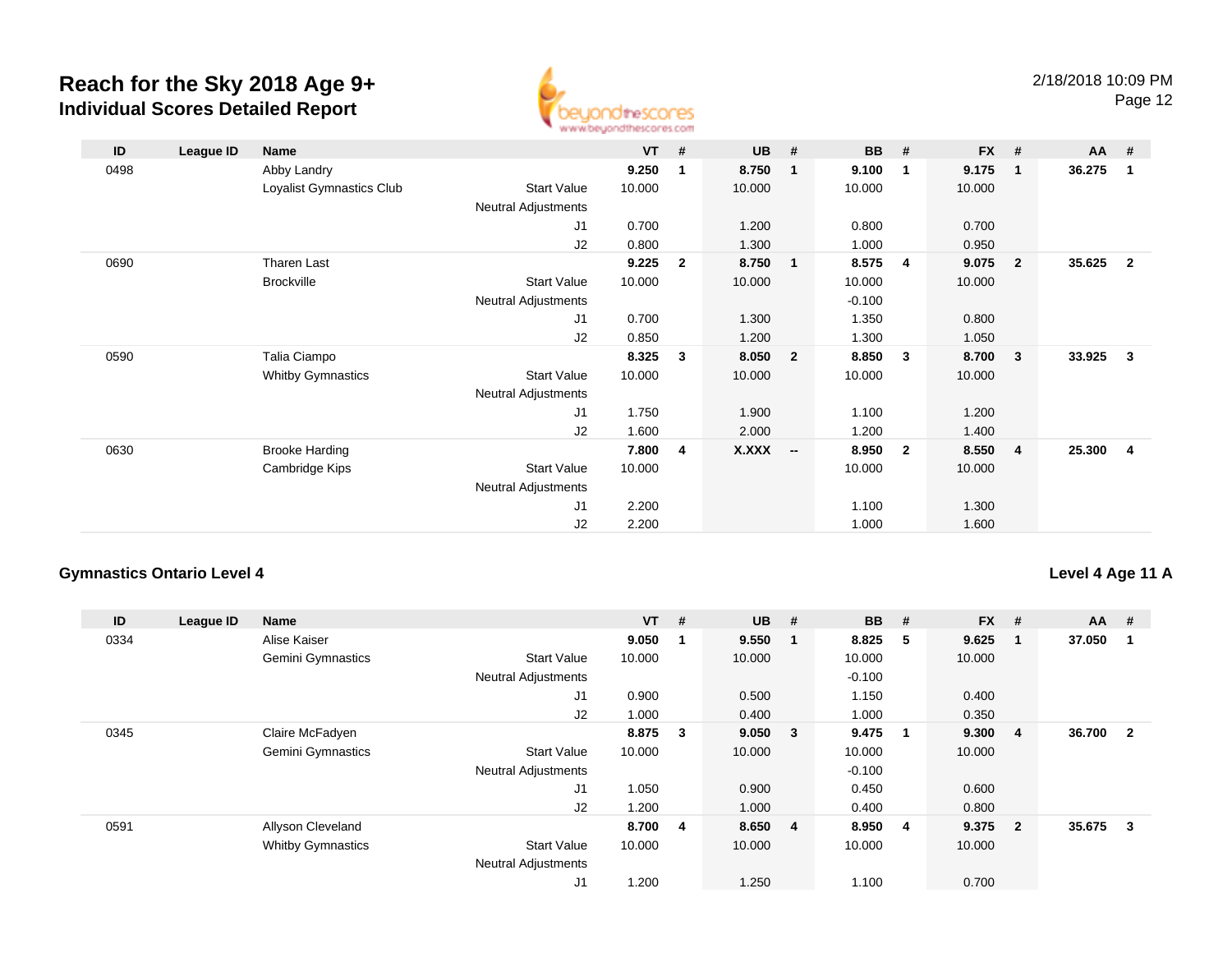

Page 13

|      |                          | J2                         | 1.400  |                | 1.450  |                | 1.000    |                | 0.550  |                         |        |                |
|------|--------------------------|----------------------------|--------|----------------|--------|----------------|----------|----------------|--------|-------------------------|--------|----------------|
| 0274 | Rachel Winklemeier       |                            | 8.500  | 6              | 9.100  | $\overline{2}$ | 8.500    | $\overline{7}$ | 9.100  | 5                       | 35.200 | $\overline{4}$ |
|      | <b>Bluewater</b>         | <b>Start Value</b>         | 10.000 |                | 10.000 |                | 10.000   |                | 10.000 |                         |        |                |
|      |                          | Neutral Adjustments        |        |                |        |                |          |                |        |                         |        |                |
|      |                          | J1                         | 1.500  |                | 0.850  |                | 1.650    |                | 0.900  |                         |        |                |
|      |                          | J2                         | 1.500  |                | 0.950  |                | 1.350    |                | 0.900  |                         |        |                |
| 0332 | Ashlyn Hayward           |                            | 8.000  | 8              | 8.650  | 4              | 9.150    | $\overline{2}$ | 8.900  | 6                       | 34.700 | 5              |
|      | Gemini Gymnastics        | <b>Start Value</b>         | 10.000 |                | 10.000 |                | 10.000   |                | 10.000 |                         |        |                |
|      |                          | Neutral Adjustments        |        |                |        |                |          |                |        |                         |        |                |
|      |                          | J1                         | 2.000  |                | 1.250  |                | 0.850    |                | 1.000  |                         |        |                |
|      |                          | J2                         | 2.000  |                | 1.450  |                | 0.850    |                | 1.200  |                         |        |                |
| 0415 | Lauren Krause            |                            | 9.000  | $\mathbf{2}$   | 7.175  | $\overline{7}$ | 8.775    | 6              | 9.325  | $\overline{\mathbf{3}}$ | 34.275 | 6              |
|      | <b>GW Elites</b>         | <b>Start Value</b>         | 10.000 |                | 10.000 |                | 10.000   |                | 10.000 |                         |        |                |
|      |                          | Neutral Adjustments        |        |                |        |                | $-0.100$ |                |        |                         |        |                |
|      |                          | J1                         | 1.050  |                | 2.850  |                | 1.200    |                | 0.750  |                         |        |                |
|      |                          | J2                         | 0.950  |                | 2.800  |                | 1.050    |                | 0.600  |                         |        |                |
| 0597 | Claudia Fera             |                            | 8.450  | $\overline{7}$ | 8.050  | 5              | 9.100    | 3              | 8.600  | 8                       | 34.200 | $\overline{7}$ |
|      | <b>Whitby Gymnastics</b> | <b>Start Value</b>         | 10.000 |                | 10.000 |                | 10.000   |                | 10.000 |                         |        |                |
|      |                          | Neutral Adjustments        |        |                |        |                |          |                |        |                         |        |                |
|      |                          | J1                         | 1.400  |                | 1.850  |                | 0.950    |                | 1.300  |                         |        |                |
|      |                          | J2                         | 1.700  |                | 2.050  |                | 0.850    |                | 1.500  |                         |        |                |
| 0634 | <b>Meredith Slater</b>   |                            | 8.650  | 5              | 7.900  | 6              | 8.500    | $\overline{7}$ | 8.675  | $\overline{7}$          | 33.725 | 8              |
|      | Cambridge Kips           | <b>Start Value</b>         | 10.000 |                | 10.000 |                | 10.000   |                | 10.000 |                         |        |                |
|      |                          | <b>Neutral Adjustments</b> |        |                |        |                | $-0.100$ |                |        |                         |        |                |
|      |                          | J <sub>1</sub>             | 1.200  |                | 2.200  |                | 1.400    |                | 1.250  |                         |        |                |
|      |                          | J2                         | 1.500  |                | 2.000  |                | 1.400    |                | 1.400  |                         |        |                |

#### **Gymnastics Ontario Level 4**

**Level 4 Age 11 B**

| ID   | League ID | <b>Name</b>              |                            | $VT$ # |   | $UB$ # |                | <b>BB</b> | - #                     | <b>FX</b> | - # | AA     | #   |
|------|-----------|--------------------------|----------------------------|--------|---|--------|----------------|-----------|-------------------------|-----------|-----|--------|-----|
| 0542 |           | Sienna DesLauriers       |                            | 9.225  |   | 9.050  | $\overline{2}$ | 9.025     |                         | 8.900     | - 4 | 36.200 |     |
|      |           | Scarborough Gym Elites   | <b>Start Value</b>         | 10.000 |   | 10.000 |                | 10.000    |                         | 10.000    |     |        |     |
|      |           |                          | <b>Neutral Adjustments</b> |        |   |        |                |           |                         |           |     |        |     |
|      |           |                          | J1                         | 0.850  |   | 1.100  |                | 0.900     |                         | 1.000     |     |        |     |
|      |           |                          | J2                         | 0.700  |   | 0.800  |                | 1.050     |                         | 1.200     |     |        |     |
| 0483 |           | Claire Allen             |                            | 9.150  | 3 | 9.325  |                | 9.000     | $\overline{\mathbf{2}}$ | 8.300     |     | 35.775 | - 2 |
|      |           | Loyalist Gymnastics Club | <b>Start Value</b>         | 10.000 |   | 10.000 |                | 10.000    |                         | 10.000    |     |        |     |
|      |           |                          | <b>Neutral Adjustments</b> |        |   |        |                |           |                         |           |     |        |     |
|      |           |                          | J1                         | 0.800  |   | 0.650  |                | 0.900     |                         | 1.600     |     |        |     |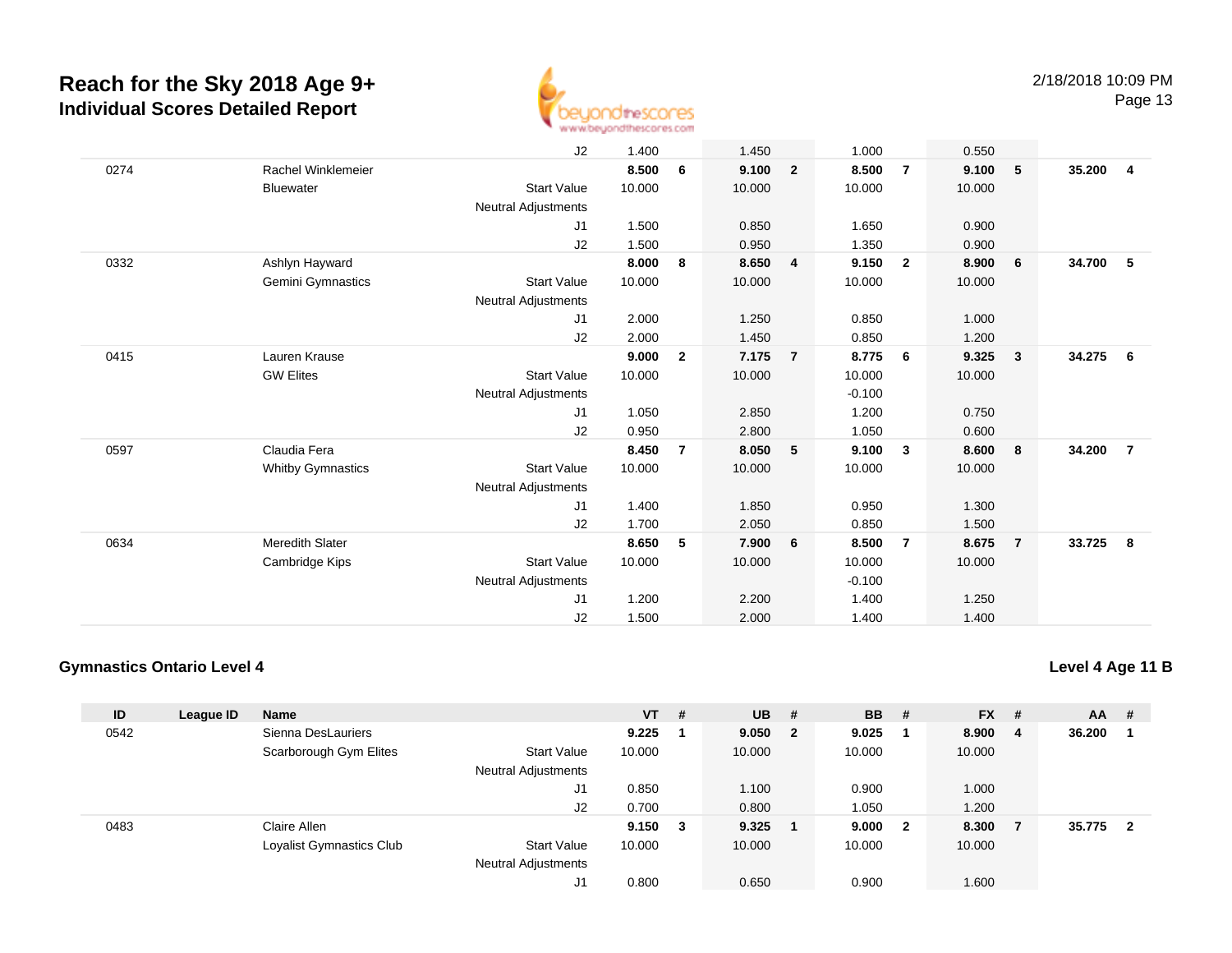

Page 14

|      |                            | J2                         | 0.900        |                          | 0.700    |                | 1.100    |                | 1.800  |                         |                                   |  |
|------|----------------------------|----------------------------|--------------|--------------------------|----------|----------------|----------|----------------|--------|-------------------------|-----------------------------------|--|
| 0606 | <b>Brynn Scarlett</b>      |                            | 8.550        | 5                        | 8.375    | $\overline{4}$ | 8.600    | 6              | 9.325  | $\overline{\mathbf{2}}$ | 34.850<br>$\overline{\mathbf{3}}$ |  |
|      | <b>Whitby Gymnastics</b>   | <b>Start Value</b>         | 10.000       |                          | 10.000   |                | 10.000   |                | 10.000 |                         |                                   |  |
|      |                            | Neutral Adjustments        |              |                          |          |                | $-0.100$ |                |        |                         |                                   |  |
|      |                            | J1                         | 1.400        |                          | 1.700    |                | 1.450    |                | 0.650  |                         |                                   |  |
|      |                            | J2                         | 1.500        |                          | 1.550    |                | 1.150    |                | 0.700  |                         |                                   |  |
| 0699 | Anne Ramirez               |                            | 8.750        | $\overline{4}$           | 8.375    | 4              | 8.875    | 4              | 8.850  | $-5$                    | 34.850<br>$\overline{\mathbf{3}}$ |  |
|      | <b>Brockville</b>          | <b>Start Value</b>         | 10.000       |                          | 10.000   |                | 10.000   |                | 10.000 |                         |                                   |  |
|      |                            | Neutral Adjustments        |              |                          |          |                |          |                |        |                         |                                   |  |
|      |                            | J1                         | 1.300        |                          | 1.650    |                | 1.050    |                | 1.050  |                         |                                   |  |
|      |                            | J2                         | 1.200        |                          | 1.600    |                | 1.200    |                | 1.250  |                         |                                   |  |
| 0594 | Spencer Danielsen          |                            | 9.200        | $\overline{2}$           | 7.450    | 6              | 8.575    | $\overline{7}$ | 9.400  | $\overline{1}$          | 34.625<br>$\overline{4}$          |  |
|      | <b>Whitby Gymnastics</b>   | <b>Start Value</b>         | 10.000       |                          | 10.000   |                | 10.000   |                | 10.000 |                         |                                   |  |
|      |                            | Neutral Adjustments        |              |                          |          |                | $-0.300$ |                |        |                         |                                   |  |
|      |                            | J1                         | 0.900        |                          | 2.300    |                | 1.250    |                | 0.600  |                         |                                   |  |
|      |                            | J2                         | 0.700        |                          | 2.800    |                | 1.000    |                | 0.600  |                         |                                   |  |
| 0673 | <b>Lily Manning</b>        |                            | 8.475        | 6                        | 8.425    | $\mathbf{3}$   | 8.625    | 5              | 9.000  | $\overline{\mathbf{3}}$ | 34.525<br>5                       |  |
|      | Kawartha Gymnastics        | <b>Start Value</b>         | 10.000       |                          | 10.000   |                | 10.000   |                | 10.000 |                         |                                   |  |
|      |                            | Neutral Adjustments        |              |                          |          |                |          |                |        |                         |                                   |  |
|      |                            | J1                         | 1.350        |                          | 1.450    |                | 1.400    |                | 0.900  |                         |                                   |  |
|      |                            | J2                         | 1.700        |                          | 1.700    |                | 1.350    |                | 1.100  |                         |                                   |  |
| 0689 | Carley Kunkel              |                            | 8.200        | $\overline{7}$           | 8.150    | 5              | 8.950    | $\mathbf{3}$   | 8.575  | $6\overline{6}$         | 33.875<br>6                       |  |
|      | <b>Brockville</b>          | <b>Start Value</b>         | 10.000       |                          | 10.000   |                | 10.000   |                | 10.000 |                         |                                   |  |
|      |                            | Neutral Adjustments        |              |                          |          |                |          |                |        |                         |                                   |  |
|      |                            | J1                         | 1.700        |                          | 1.950    |                | 1.100    |                | 1.350  |                         |                                   |  |
|      |                            | J2                         | 1.900        |                          | 1.750    |                | 1.000    |                | 1.500  |                         |                                   |  |
| 0397 | <b>Alexis Ebert</b>        |                            | <b>X.XXX</b> | $\overline{\phantom{a}}$ | X.XXX -- |                | X.XXX    | $\sim$         | 2.000  | 8                       | 2.000<br>$\overline{7}$           |  |
|      | <b>Grand River Gymmies</b> | <b>Start Value</b>         |              |                          |          |                |          |                | 10.000 |                         |                                   |  |
|      |                            | <b>Neutral Adjustments</b> |              |                          |          |                |          |                |        |                         |                                   |  |
|      |                            | J1                         |              |                          |          |                |          |                | 8.000  |                         |                                   |  |
|      |                            | J2                         |              |                          |          |                |          |                | 8.000  |                         |                                   |  |

#### **Gymnastics Ontario Level 4**

#### **Level 4 Age 11 C**

| ID   | League ID | <b>Name</b>            |                            | <b>VT</b> | UB     | <b>BB</b> | <b>FX</b> |   | <b>AA</b> | # |
|------|-----------|------------------------|----------------------------|-----------|--------|-----------|-----------|---|-----------|---|
| 0557 |           | Jasmine Simmons        |                            | 9.000     | 8.700  | 9.650     | 9.425     | ≏ | 36.775    |   |
|      |           | Scarborough Gym Elites | <b>Start Value</b>         | 10.000    | 10.000 | 10.000    | 10.000    |   |           |   |
|      |           |                        | <b>Neutral Adjustments</b> |           |        |           |           |   |           |   |
|      |           |                        | ັບ                         | .000،     | 1.150  | 0.350     | 0.600     |   |           |   |